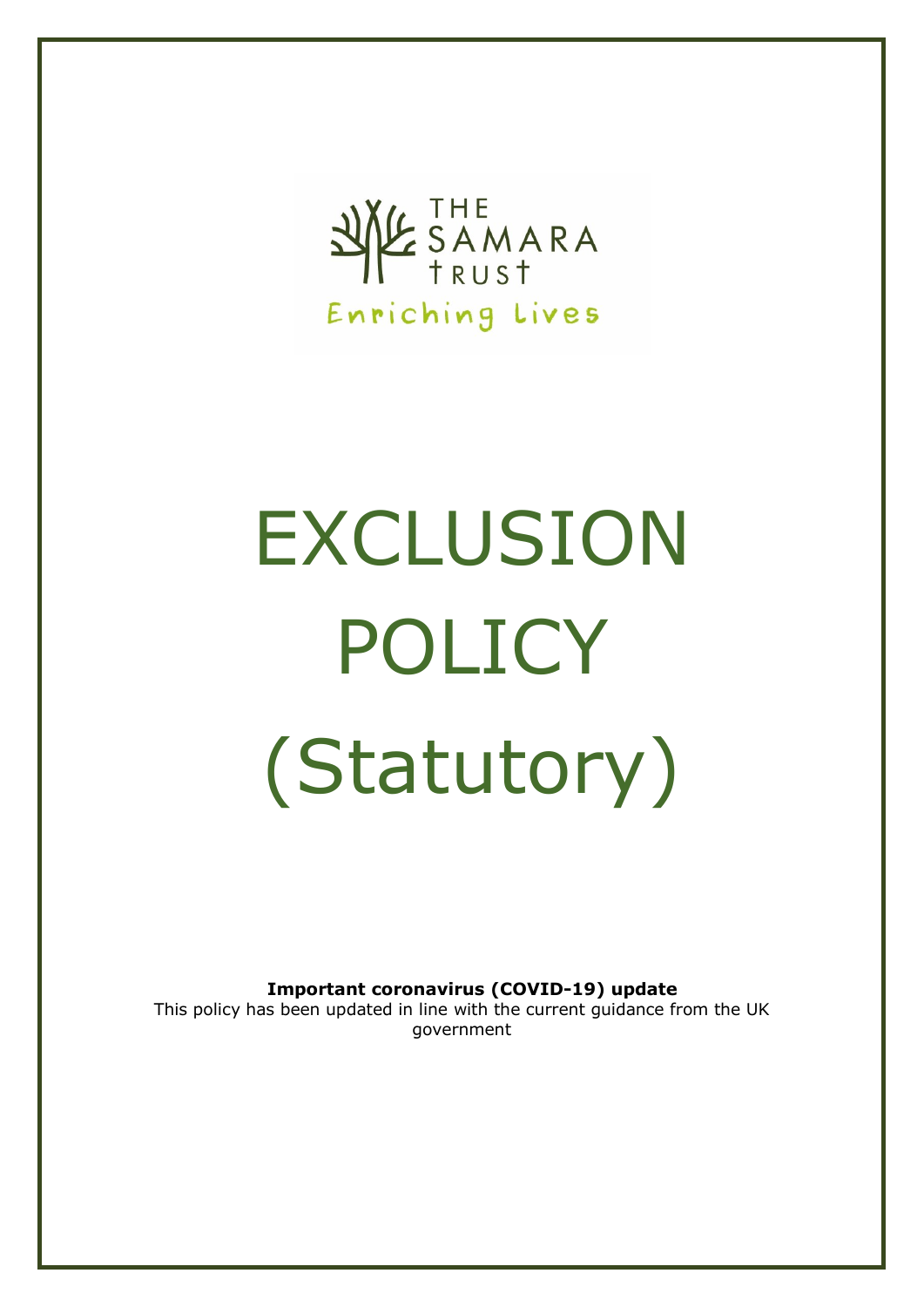# **Exclusion Policy**

#### **Amendment Sheet**

| Version                       |      | 1.0         |                        |
|-------------------------------|------|-------------|------------------------|
| Date                          |      | 11.11.2020  |                        |
| Approved by Board of Trustees |      |             |                        |
| Version                       | Date | Description | <b>Revision Author</b> |
|                               |      |             |                        |
|                               |      |             |                        |
|                               |      |             |                        |
|                               |      |             |                        |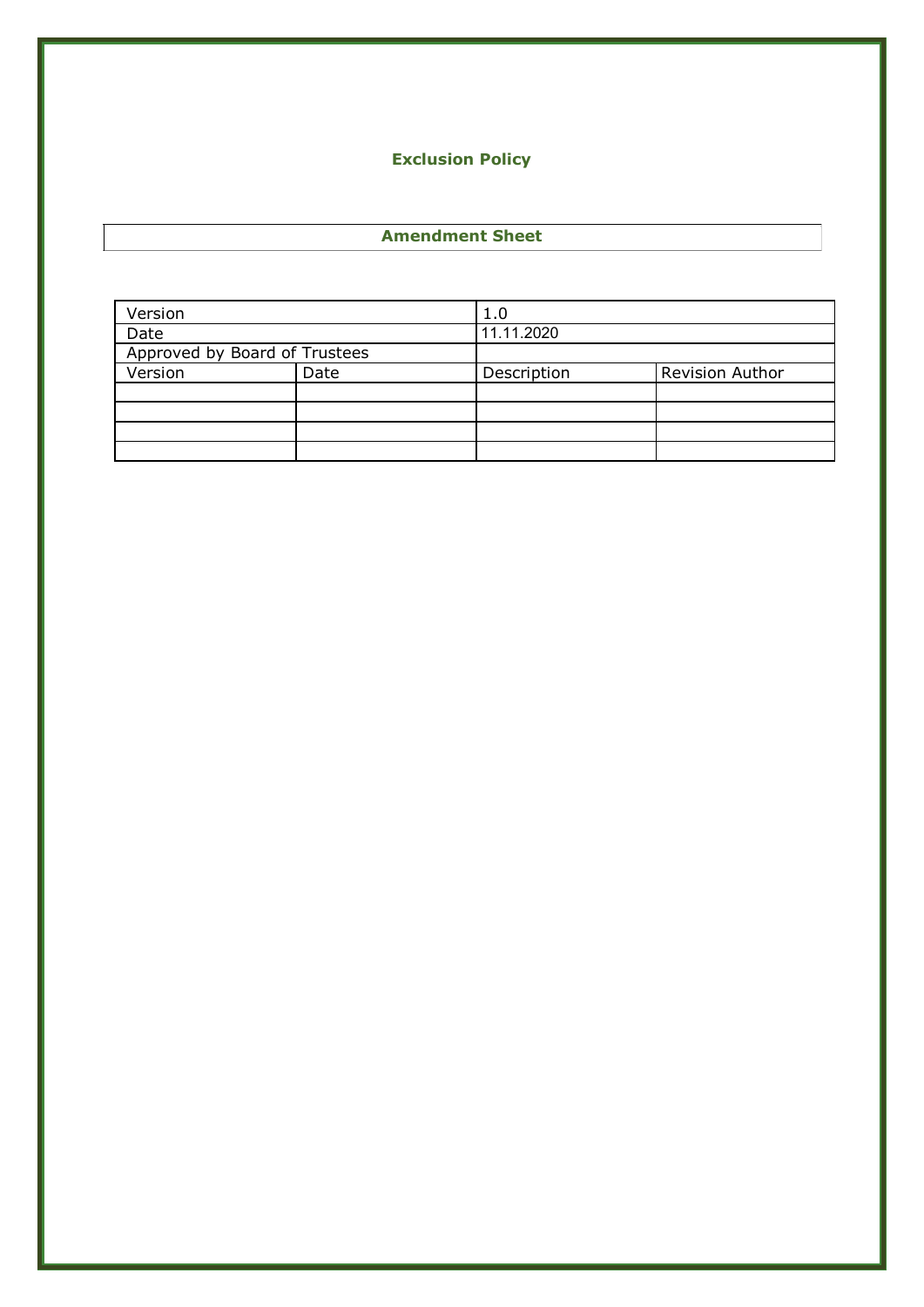# **Contents**

Statement of intent

- 1. Legal framework
- 2. Roles and responsibilities
- 3. Grounds for exclusion
- 4. The Principal's power to exclude
- 5. Factors to consider when excluding a pupil
- 6. Duty to inform parents
- 7. Duty to inform the governing board and LA
- 8. Arranging education for excluded pupils
- 9. Considering exclusions
- 10. Reaching a decision
- 11. Notification of considered exclusions
- 12. Removing permanently excluded pupils from the school register
- 13. Independent review panel
- 14. Appointing a SEND expert
- 15. The role of a SEND expert
- 16. Appointing a clerk
- 17. The role of the clerk
- 18. The duties of the independent review panel members in the conduct of an independent review panel
- 19. Reconsidering reinstatement following a review
- 20. Criminal investigations
- 21. Training requirements
- 22. Monitoring and review

# **Addendum**

Changes to the exclusion process during the coronavirus (COVID-19) pandemic

# **Appendix**

Reviewing the Principal's Exclusion Decision: flowchart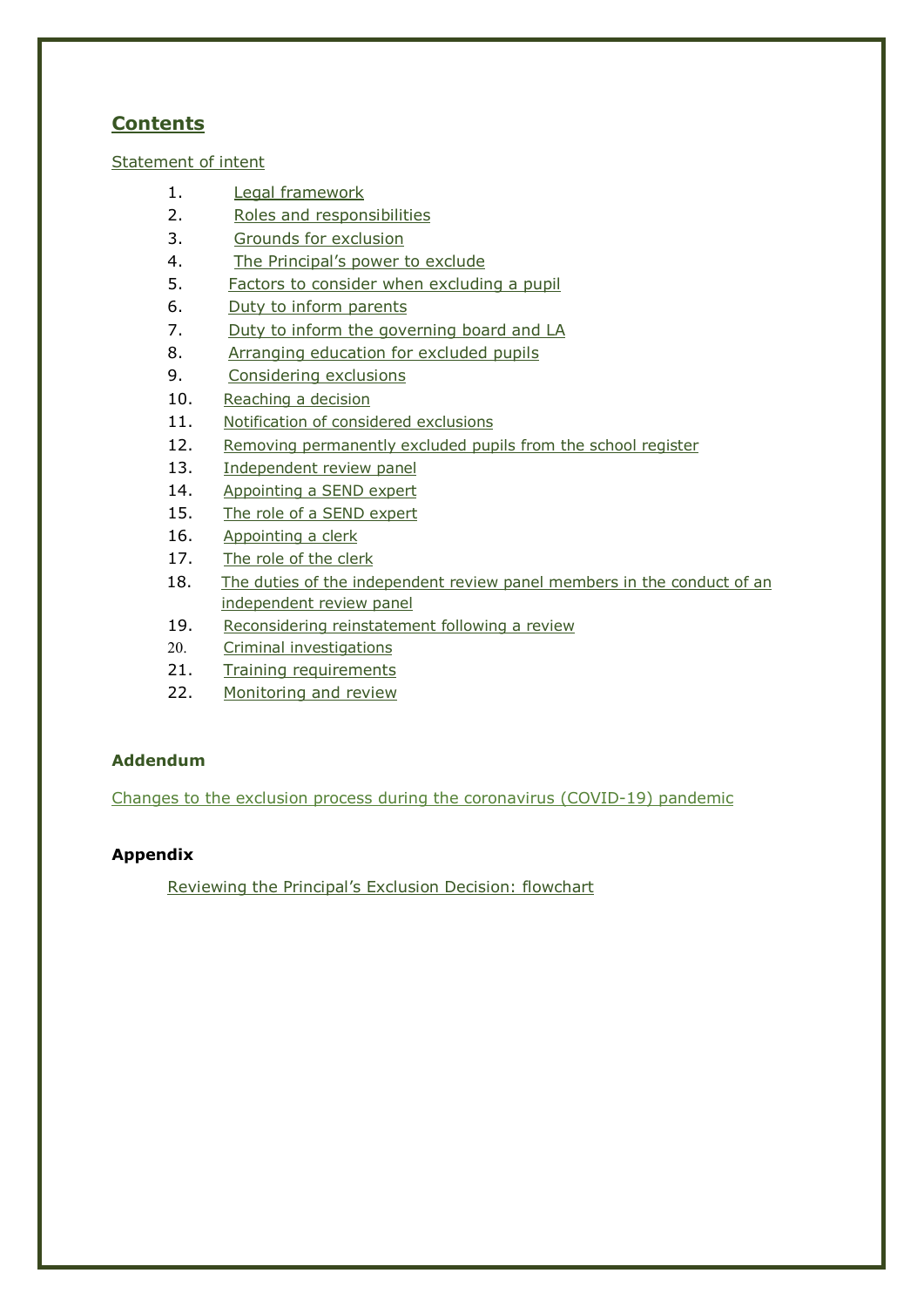#### **Statement of intent**

At The Samara Trust, we understand that good behaviour and discipline is essential for promoting a high quality education.

In line with the values of the Trust, we would expect our academies to use Exclusion only as a last resort. In accordance with the Behaviour Policy, all other means of support and sanction will be used to support pupils' behaviour.

Amongst other disciplinary sanctions, each school recognises that exclusion of pupils may be necessary where there has been a serious breach, or consistent breaches, of the school's Behaviour Policy. Excluding a pupil may also be required in instances where allowing the pupil to remain in school would be damaging to the education and welfare of themselves or others; in all cases, excluding pupils should only be used as a means of last resort.

The Samara Trust has created this policy to clearly define the legal responsibilities of the Principals, Local Governing Committees (hereafter LGCs) and Trust Board when responding to pupil exclusions, to ensure that they are dealt with both fairly and lawfully, and in line with DfE statutory guidance.

This policy also aims to secure a pupil's right to an education despite having been excluded, by ensuring that appropriate arrangements are in place. It makes provision for the proper implementation of a procedure set out as a flowchart in the Appendix and which involves the following stages:

- 1) Principal makes a decision on whether to exclude a pupil and for how long.
- 2) If the decision is that the exclusion be permanent, OR if the exclusion would result in the pupil missing a public examination or national curriculum test, OR if the exclusion would take the pupil above 15 excluded school days in a given term, OR if the parents/carers request it, the LGC must hold a 'representation meeting' to decide whether to uphold the Principal's decision or to reinstate the pupil.\*
- 3) If the Principal's decision is upheld by the LGC, parents/carers may appeal to an independent review panel but only on matters relating to the decision-making process.

\**Where the total number of excluded days in a given term is 5 days or less, the LGC must meet if parents/carers request it to consider their representations but does not have the power to decide to reinstate the pupil.*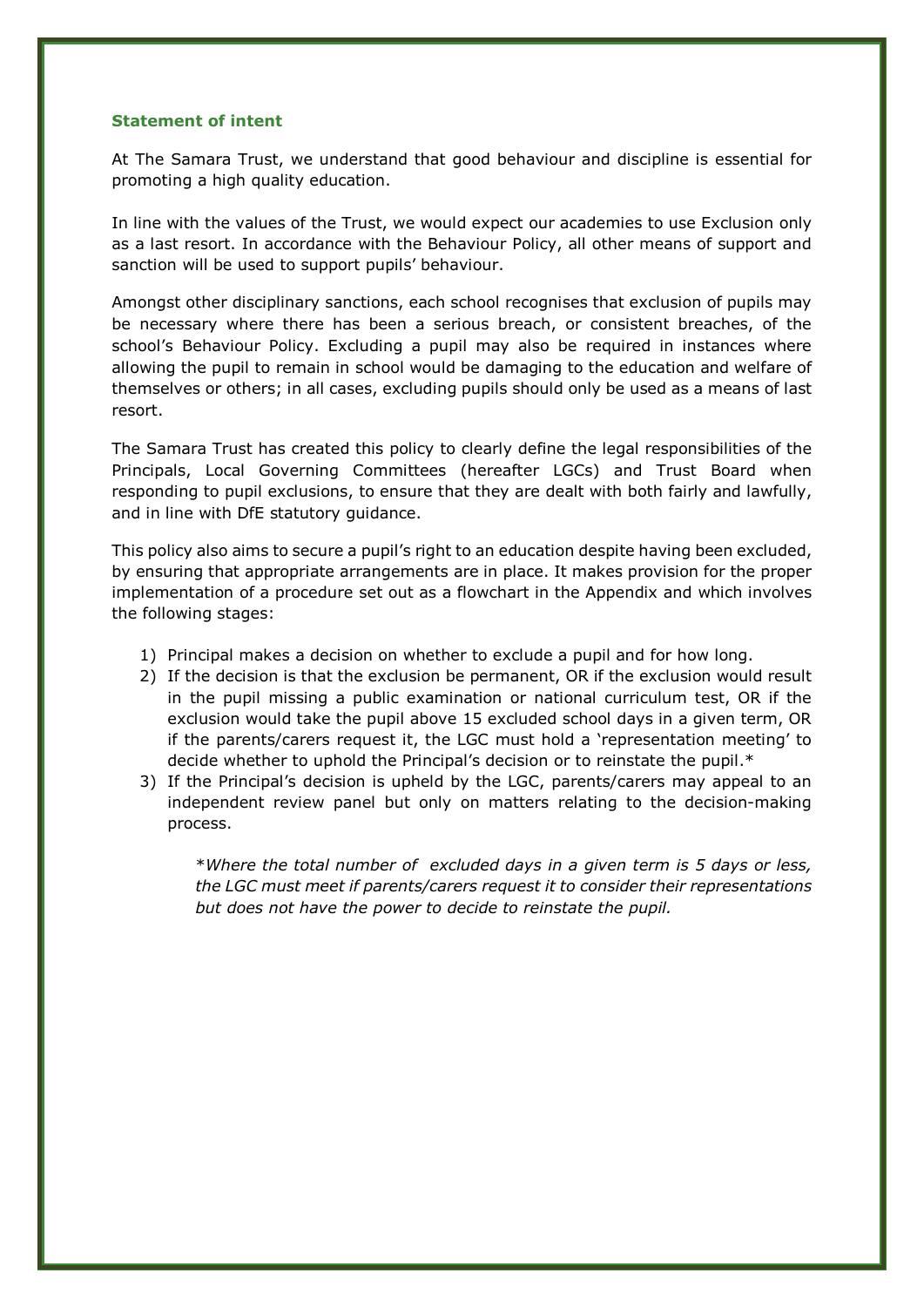# **1. Legal framework**

- 1.1. This policy has due regard to related legislation and statutory and nonstatutory guidance
- 1.2. This policy will be implemented in conjunction with relevant school policies and procedures, including:
	- Behaviour Policy
	- Anti-Bullying Policy
	- Special Educational Needs and Disability (SEND) Policy
	- Child Protection and Safeguarding Policy

## **2. Roles and responsibilities**

## 2.1 The **Principal** is responsible for:

- Implementing good levels of discipline to ensure all pupils can benefit from the opportunities provided by education and to minimise potential exclusions.
- Applying the civil standard of proof when establishing the facts in relation to an exclusion.
- Complying with their statutory duties in relation to pupils with SEND when administering the exclusion process, as outlined in the Special Educational Needs and Disability (SEND) Policy.
- Considering any contributing factors that are identified after an incident of poor behaviour has occurred, e.g. if a pupil has suffered bereavement, bullying or has a mental health issue.
- Considering the use of a multi-agency assessment for a pupil who demonstrates persistent disruptive behaviour.
- Reviewing the effectiveness of exclusions as a sanction, e.g. if a pupil has received multiple exclusions or is approaching the legal limit for exclusions in an academic year.
- Considering what extra support may be needed to identify and address the needs of individual pupils, particularly those with SEND, eligible for FSM, LAC and those from certain ethnic groups.
- Engaging effectively with parents in supporting the behaviour of pupils with additional needs.
- Determining whether a pupil will be excluded on disciplinary grounds.
- Withdrawing any exclusions that have not been reviewed by the LGC, where appropriate.
- Ensuring any decision to exclude is lawful, rational, reasonable, fair and proportionate.
- Complying with the requirements of the Equality Act 2010 and any subsequent relevant legislation when deciding whether to exclude a pupil.
- Ensuring they have considered their legal duty of care when sending a pupil home following an exclusion.
- Making the decision to exclude based on the evidence available at the time, regardless of any police investigation and/or criminal proceedings.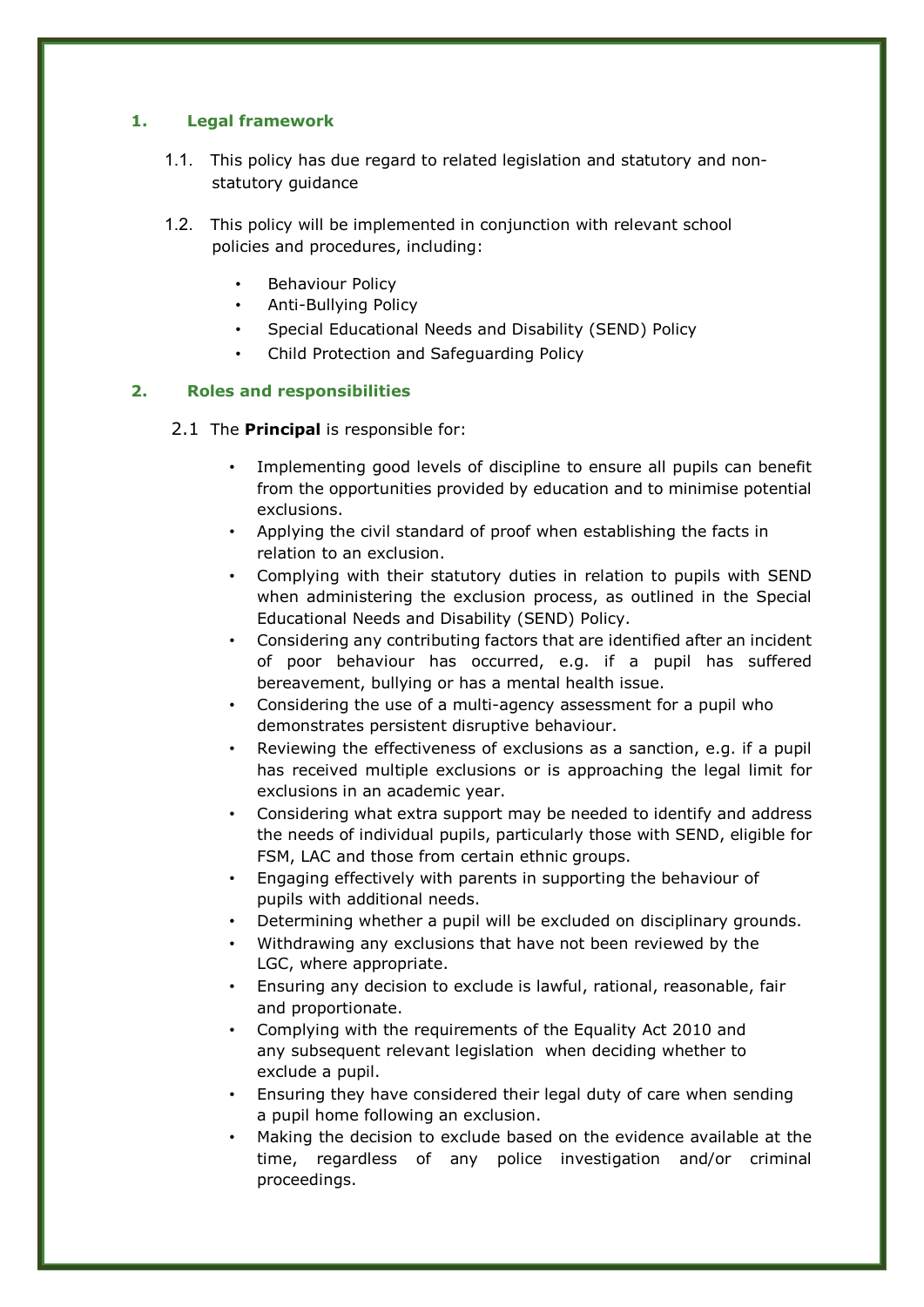- Notifying a pupil's parents without delay where the decision is taken to exclude the pupil, including the days on which the parents must ensure the pupil is not present in a public place at any time during school hours, as well as any other necessary information statutorily required.
- Ensuring that all information provided to parents is clear and easily understood.
- Notifying the LGC, Trust Board and LA of their decision to exclude a pupil where appropriate, as well as the pupil's home authority if required.
- Notifying the LGC once per term of any exclusions not already notified.
- Organising suitable work for excluded pupils where alternative provision cannot be arranged.
- 2.2 Having due regard to all relevant legislation and guidance and in accordance with the provisions in the Appendix, the **LGC** is responsible for:
	- Considering parents' representations about exclusions within 15 school days of receiving notice if the appropriate requirements are met, and proceeding at a representation meeting to review the Principal's decision to exclude a pupil if the parents or carers request it.
	- Where an exclusion would result in a pupil missing a public examination or test, considering the exclusion at a representation meeting before the date of such assessment.
	- Considering whether it would be appropriate for a pupil to be permitted onto the school premises to sit the public examination or test.
	- Arranging the representation meeting at a time and date convenient to all parties, but in compliance with the statutory time limits.
	- Adhering to its responsibilities to consider the reinstatement of pupils.
	- Considering the interests and circumstances of the excluded pupil, including the circumstances in which they were excluded, having due regard to the interests of others at the school.
	- Using the civil standard of proof (based on the 'balance of probabilities', it is more than likely that the fact is true) when establishing the facts relating to an exclusion.
	- Ensuring clear minutes are taken of the representation meeting.
	- Noting the outcome of the representation meeting on the pupil's education record, along with copies of relevant papers for future reference.
	- Notifying the pupil's parents, the Principal and Local Authority (hereafter LA) of its decision and the reasons for it, without delay.
	- Where appropriate, informing parents of where to apply for an independent review panel.
	- Informing parents of relevant sources of information.
	- Ensuring a pupil's name is removed from the school admissions register, where appropriate.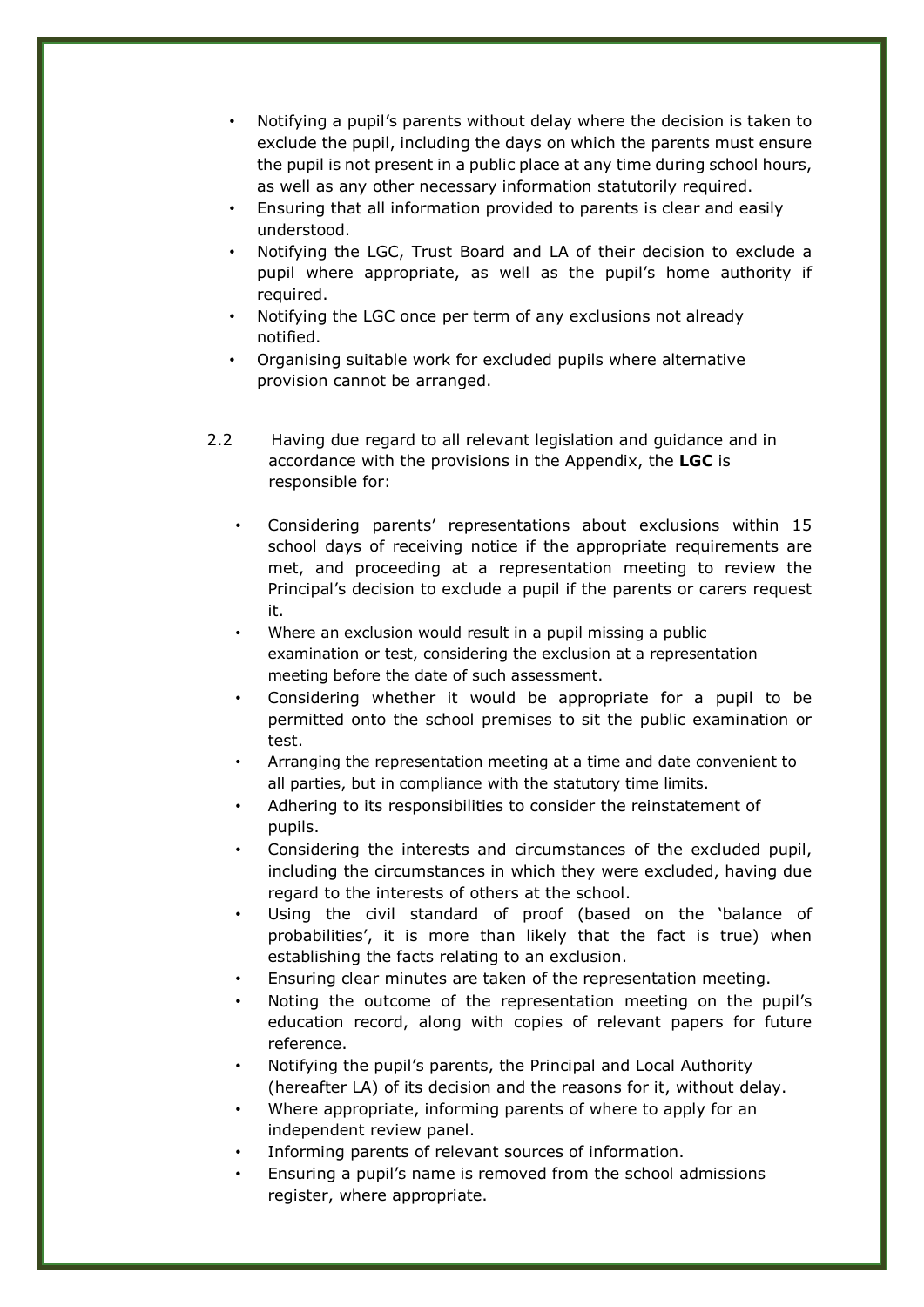- Reconvening within 10 school days to reconsider reinstatement of a pupil where directed to do so by the exclusions review panel.
- Providing information to the Secretary of State and LA about any exclusions within the last 12 months.
- Arranging suitable full-time education for any pupil of compulsory school age excluded on a fixed-term basis.
- Reviewing and reassessing pupils' needs in consultation with their parents where they have an EHC plan and are excluded permanently, with a view to identifying a new placement.
- 2.3 The **Trust Board** is accountable for the proper discharge of the above, and is also responsible, normally through the CEO, for:
	- Arranging for an independent review panel hearing to review a decision of the LGC not to reinstate a permanently excluded pupil where required.
	- Arranging the hearing without delay at a time, date and venue convenient for all parties.
	- Ensuring the independent review panel consists of three or five members as appropriate, which represent the required categories.
	- Appointing a clerk to provide advice to the panel and parties to the review on procedure, law and statutory guidance on exclusions.
	- Ensuring all panel members and the clerk have received training within the two years prior to the date of the review.
	- If requested by parents, appointing a SEND expert to attend the panel and covering the associated costs of this appointment.

# 2.4. The **clerk to the exclusions review panel** is responsible for:

- Making reasonable efforts to inform the appropriate individuals that they are entitled to:
	- − Make written representations to the panel.
	- − Attend the hearing and make oral representations to the panel.
	- − Be represented.
- Making reasonable efforts to circulate copies of relevant papers at least five school days before the review to all parties.
- Giving all parties details of those attending and their role, once the position is clear.
- Attending the review and ensuring that minutes are produced in accordance with instructions from the panel.

# **3. Grounds for exclusion**

- 3.1. The school will only exclude a pupil where it is absolutely necessary, and where all other possible disciplinary sanctions, as detailed in the school's Behaviour Policy, have failed to be successful.
- 3.2. The following examples of behaviour may underline the school's decision to exclude a pupil:
	- Any incident which poses a risk to other pupils or members of staff, e.g. bringing a weapon onto the premises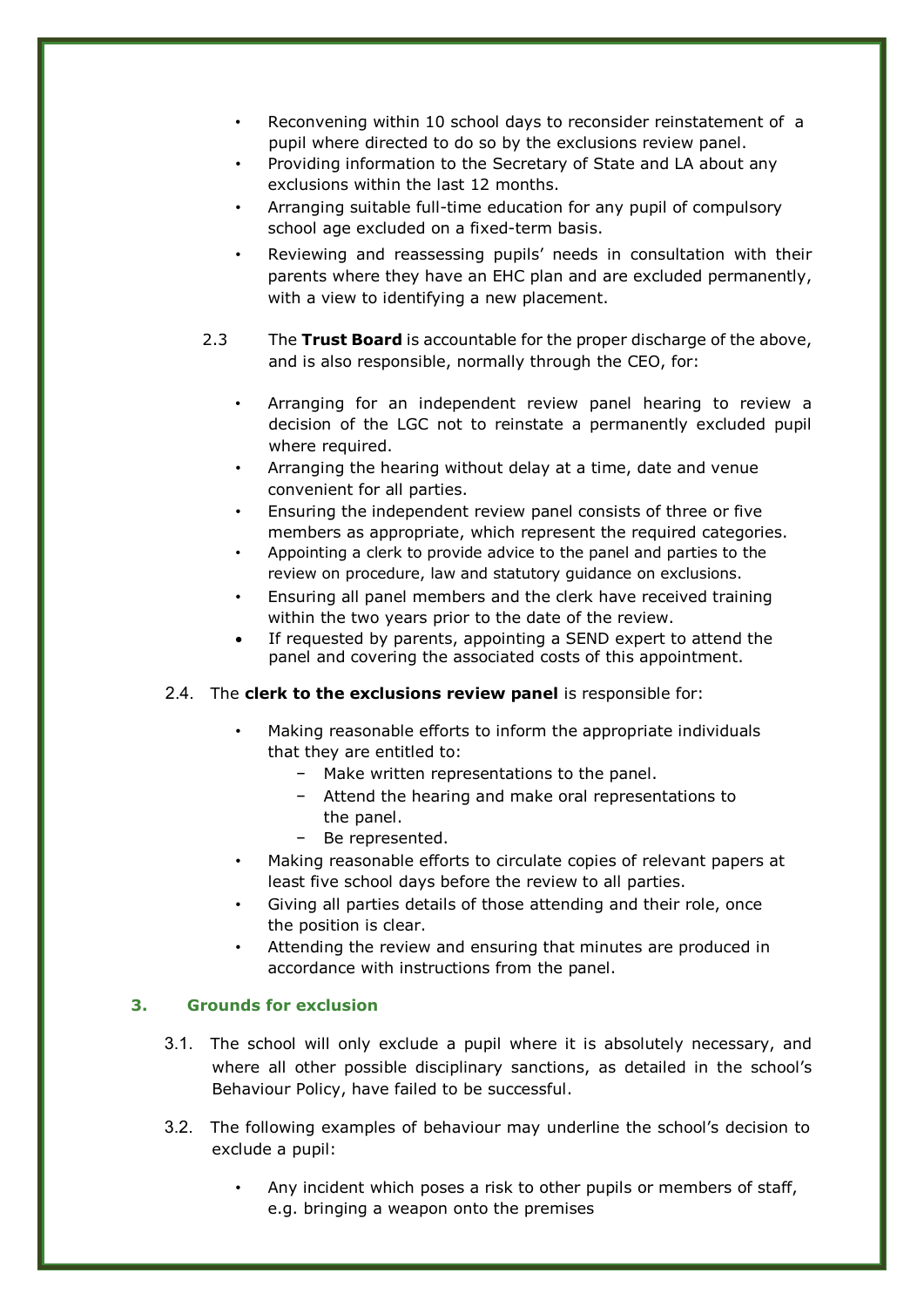- Any incidents which breach the law
- Persistent and severe bullying
- Verbal and physical abuse
- Constant disruption
- A single, serious and major incident, e.g. serious assault on another individual leading to injury
- 3.3. Pupils can be excluded on a fixed-period basis, i.e. up to 45 school days within a year, or permanently. Similarly, pupils can be permanently excluded following a fixed-period exclusion, where further evidence is presented.
- 3.4. In all cases, the Principal will decide which exclusion period a pupil will be subject to, depending on what the circumstances warrant.

#### **4. The Principal's power to exclude**

- 4.1. Only the Principal has the power to exclude a pupil from the school, and is able to decide whether this is on a fixed-period or permanent basis. All exclusions will only be issued on disciplinary grounds.
- 4.2. The Principal is able to exclude pupils from the premises where their behaviour is disruptive during lunchtime. All lunchtime exclusions will be counted as half of a school day.
- 4.3. The Principal is able to consider a pupil's disruptive behaviour outside of the school premises as grounds for exclusion, in accordance with the school's Behavioural Policy.
- 4.4. Any decision made to exclude a pupil will be lawful, proportionate and fair, with respect to legislation relating directly to exclusions and the school's wider legal duties, including the ECHR.
- 4.5. All exclusions will be formally recorded on the pupil information system.
- 4.6. When sending a pupil home following any exclusion, the Principal will ensure that they exercise their duty of care at all times and will always inform the parents.
- 4.7. The Principal will apply the civil standard of proof when responding to the facts relating to an exclusion, i.e. that 'on the balance of probabilities' it is more likely than not that the facts are true.
- 4.8. The Principal may withdraw any exclusion that has not already been reviewed by the governing committee.
- 4.9. At all times, the Principal will take into account their legal duties under the Equality Act 2010 and the 'Special educational needs and disability code of practice: 0 to 25 years', ensuring that they do not discriminate on any grounds, e.g. race, sex, disability, and will not increase the severity of a pupil's exclusion on these grounds.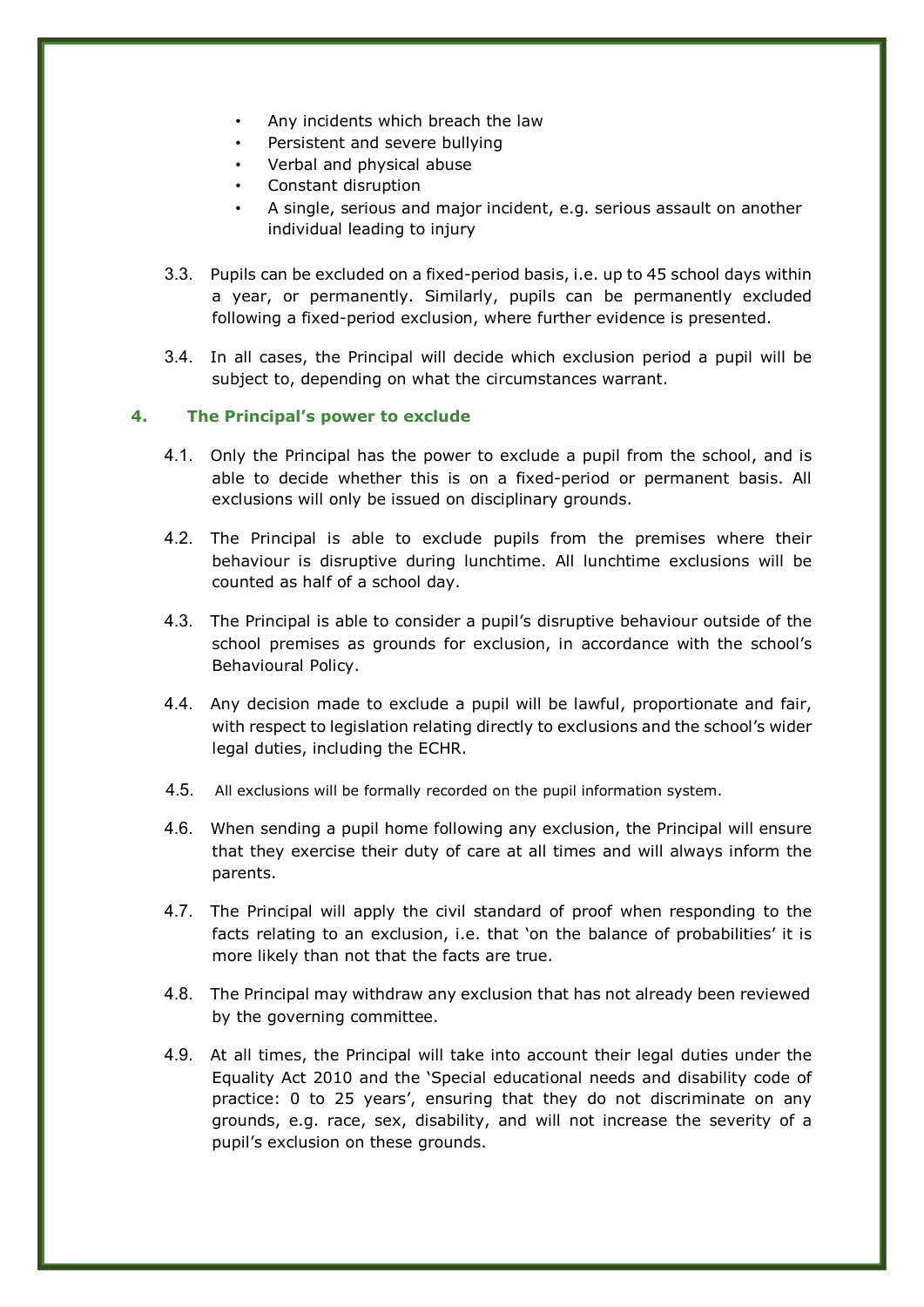- 4.10. The Principal will not issue any 'informal' or 'unofficial' exclusions, such as sending a pupil home to 'cool-off', regardless of whether or not the parents have agreed to this.
- 4.11. The Principal will not use the threat of exclusion as a means of instructing parents to remove their child from the premises.

# **5. Factors to consider when excluding a pupil**

- 5.1. When considering the exclusion of a pupil, the Principal will:
	- Allow the pupil the opportunity to present their case.
	- Take into account any contributing factors that are identified after a case of poor behaviour has occurred, e.g. if the pupil's wellbeing has been compromised, or they have been subjected to bullying.
	- Take into consideration whether the pupil has received multiple exclusions or is approaching the legal limit of 45 excluded days per school year, and whether exclusion is serving as an effective sanction.
	- Consider early intervention to address underlying causes of disruptive behaviour, including liaising with external agencies, to assess pupils who demonstrate consistently poor behaviour.
- 5.2. The Principal will consider what extra support may be available for vulnerable pupil groups whose exclusion rates are higher, to reduce their risk of exclusion, including the following:
	- $\cdot$  LAC
	- Pupils eligible for FSM
	- Pupils with SEND
	- Certain ethnic groups
- 5.3. The Principal will consider avoiding permanently excluding LAC pupils, those with SEMH issues or pupils with an EHC plan.
- 5.4. Where any member of staff has concerns about vulnerable pupil groups and their behaviour, they will report this to the Principal who will instigate a multiagency assessment to determine whether the behavioural issues might be as a result of educational, mental health or other needs and vulnerabilities.
- 5.5. Where SEND or SEMH issues are identified, an individual behaviour plan will be created using the graduated response outlined in the school's Behavioural Policy. If the pupil continues to endanger the physical or emotional wellbeing of other pupils or staff, despite exhausting the graduated response process, then exclusion may be considered.
- 5.6. In accordance with the Equality Act 2010, under no circumstances will a pupil with identified SEND or SEMH issues be excluded before the graduated response process has been completed.
- 5.7. Where a pupil with SEND or SEMH issues is permanently excluded because of a SEND or SEMH-related need that could not be met at the school, detailed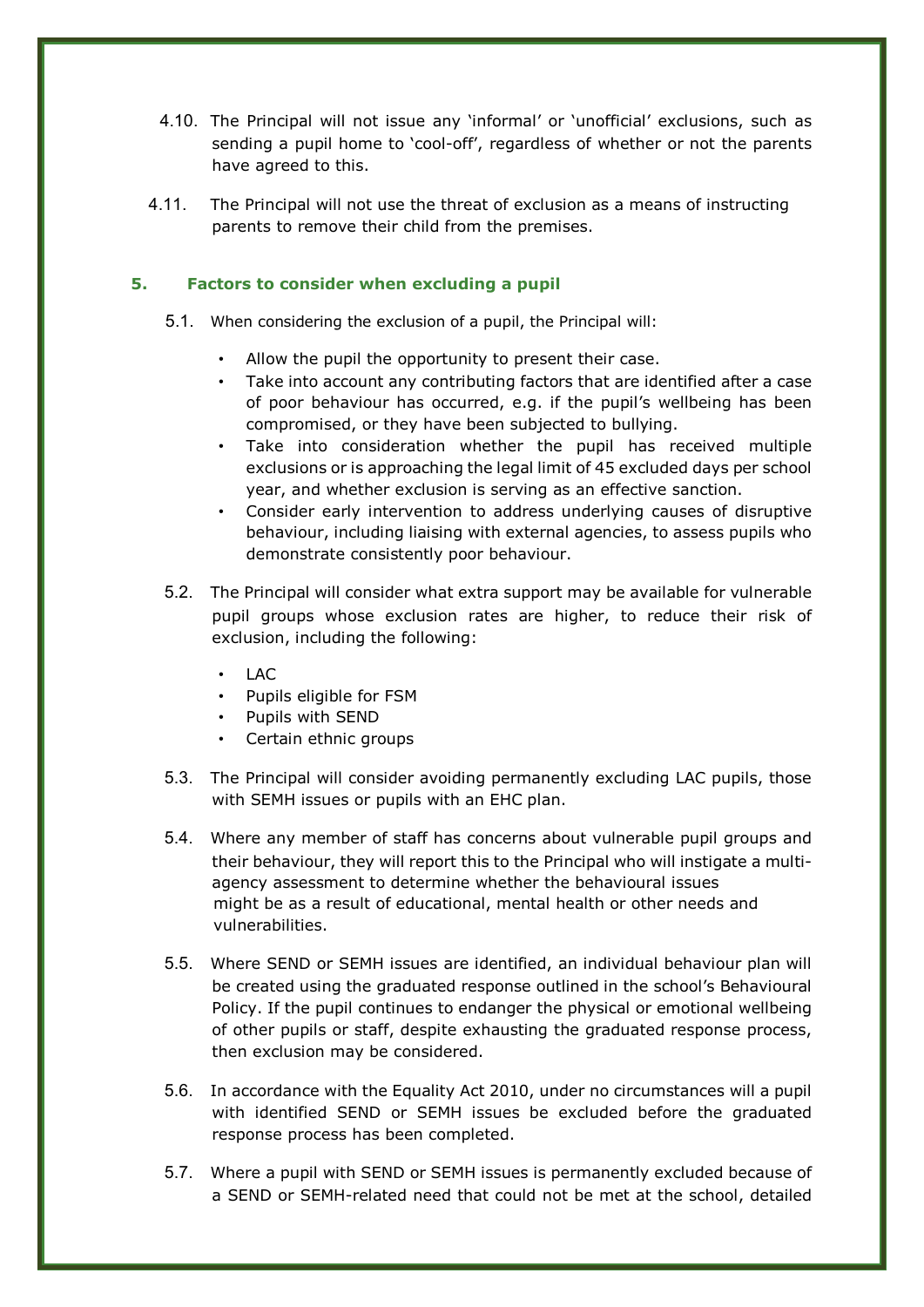records will be kept highlighting that these pupils are closely tracked and show that the school has a close relationship with the pupil's next destination.

5.8. The Principal will work in conjunction with the parents of any pupil with additional needs, to establish the most effective support mechanisms.

#### **6. Duty to inform parents**

- 6.1. Following the Principal's decision to exclude a pupil, they will immediately inform the parents, in person or by telephone, of the period of the exclusion and the reasons behind this.
- 6.2. The Principal will inform the parents in writing (electronically if written permission has been received from the parents for notices to be sent this way) of the following:
	- The reason(s) for the exclusion
	- The length of the fixed-period exclusion or, for a permanent exclusion, the fact that it is permanent
	- Their right to raise any representations about the exclusion to the governing committee, including how the pupil will be involved in this and how the representations will be made
	- Their right to attend a meeting where there is a legal requirement for the governing committee to consider the exclusion, and the fact that they are able to bring an accompanying individual
	- The arrangements that have been made for the pupil to continue their education prior to the organisation of any alternative provision, or the pupil's return to school
	- Relevant sources of free, impartial information
- 6.3. Where the pupil is of compulsory school age, the Principal will inform the parents by the end of the afternoon session that:
	- For the first five days of the exclusion (or until the start date of any alternative provision or the end of the exclusion where this is earlier), parents
	- are legally required to ensure that their child is not present in a death part ents. public place during school hours without justification, and that parents may receive a penalty fine if they fail to do so.
- 6.4. Where the Principal has arranged alternative provision, they will also inform the parents of the following:
	- The start and end date for any provision of full-time education
	- The address at which the provision will take place
	- Any information necessary for the pupil to identify the person they should report to on the starting date
- 6.5. Where the Principal is unable to provide information on alternative provision by the end of the afternoon session, they will provide the information in a subsequent written notice without further delay, and within 48 hours of the pupil beginning the provision.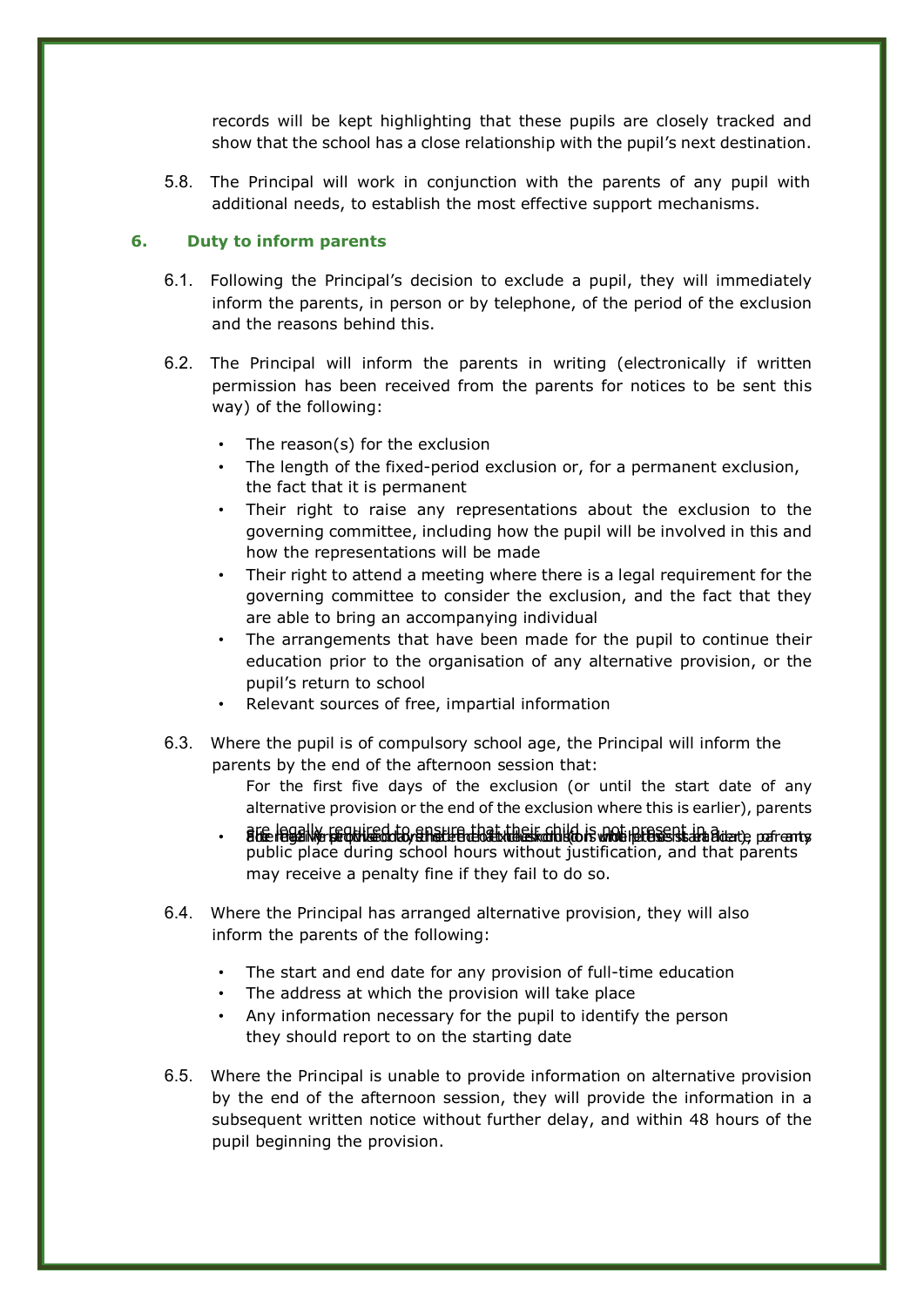- 6.6. If the alternative provision is due to begin before the sixth day of the exclusion, the Principal is able to give less than 48 hours of notice, with parental consent.
- 6.7. If the Principal has decided to exclude the pupil for a further fixed period following their original exclusion, or to permanently exclude them, they will notify the parents without delay and issue a new exclusion notice to parents.

# **7. Duty to inform the local governing committee, CEO, Trust Board and LA**

- 7.1. The Principal will inform the LGC, CEO, Trust Board and LA, without delay, of the following:
	- Any permanent exclusions (including where a fixed-period exclusion is followed by a decision to permanently exclude the pupil)
	- Any exclusions which would result in the pupil being excluded for more than five school days in a term (or more than 10 lunchtimes)
	- Any exclusions which would result in the pupil being absent from an examination or national curriculum test
- 7.2. For any exclusions, other than those above, the Principal will notify the LGC, CEO, Trust Board and LA once per term.
- 7.3. All notifications to the LGC, CEO, Trust Board and LA will include the reasons for exclusion and the duration of any fixed-period exclusion.
- 7.4. If the pupil who is excluded lives outside the LA in which the school is located, the Principal will notify the pupil's 'home authority'.

# **8. Arranging education for excluded pupils**

- 8.1. For any fixed-period exclusions of more than five school days, the governing committee will arrange suitable full-time education for the pupil, which will begin no later than the sixth day of exclusion.
- 8.2. Where a pupil receives consecutive fixed-period exclusions, these will be regarded as cumulative, and full-time education will still have to be provided from the sixth day of exclusion.
- 8.3. For permanent exclusions, full-time education will also be provided for the pupil from the sixth day of exclusion.
- 8.4. The LGC will not arrange full-time education for any pupil who is currently in their final year of compulsory education, and who does not have any further public examinations to sit.
- 8.5. The LGC is aware that it is beneficial to excluded pupils to begin their alternative education arrangements before the sixth day of exclusion. The governing committee will always attempt to arrange alternative provision before the sixth day of exclusion.
- 8.6. Where it is not possible to arrange alternative provision during the first five days of exclusion, the school will ensure that they take reasonable steps to set and mark work for the excluded pupil.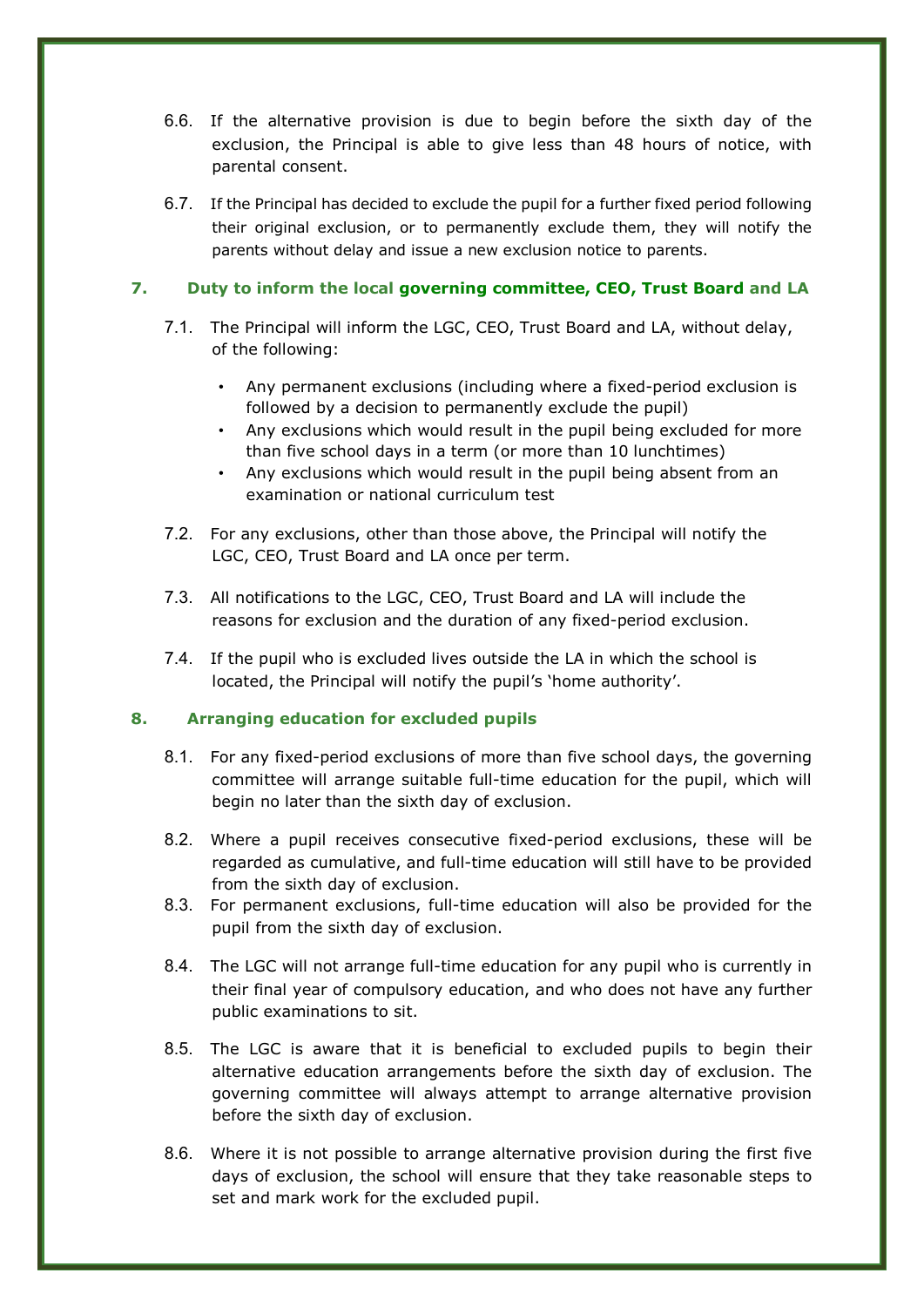- 8.7. If a pupil with SEND has been excluded, the LGC will ensure that:
	- Any alternative provision is arranged in consultation with the pupil's parents, who are able to request preferences.
	- When identifying alternative provision, any EHC plan is reviewed/the pupil's needs are reassessed, also in consultation with the pupil's parents.

## **9. Considering exclusions**

- 9.1. The LGC will consider any representations made by parents in regard to exclusions.
- 9.2. Parents and, where requested, a friend or representative, the Principal and a member of the Trust Board will be invited to attend any consideration of exclusions and will be able to make representations.
- 9.3. Any meeting to consider reinstatement of a pupil will be arranged at a date and time convenient for all parties, and in compliance with any statutory time limits.
- 9.4. The LGC will consider the reinstatement of an excluded pupil, where:
	- The exclusion is permanent.
	- The exclusion is fixed-period, and would bring the pupil's total number of excluded school days to more than 15 in any given term.
	- The exclusion would result in the pupil missing a public examination.
- 9.5. In the case of a fixed-period exclusion where the pupil's total number of excluded days is more than five but less than 15 school days within a term, if requested by the parents, the governing committee will consider exclusions within 50 school days of receiving notification.
- 9.6. In the case of a fixed period exclusion, where the pupil's total number of excluded school days does not amount to more than five, in the absence of any such representations, the governing committee is not required to meet and cannot direct the reinstatement of the pupil.
- 9.7. Where exclusion would result in a pupil missing a public examination, the LGC will consider the exclusion before the test to decide whether the pupil should be reinstated in time to take the examination.

If it is not practicable for a sufficient number of governors to consider the decision before the examination, a smaller sub-committee will consider the exclusion and decide whether or not to reinstate the pupil.

- 9.8. In light of the above, the LGC will also consider whether it would be appropriate to allow the excluded pupil to enter the premises to take the examination.
- 9.9. When considering the reinstatement of an excluded pupil, the LGC will:
	- Only discuss the exclusion with the parties present at the meeting.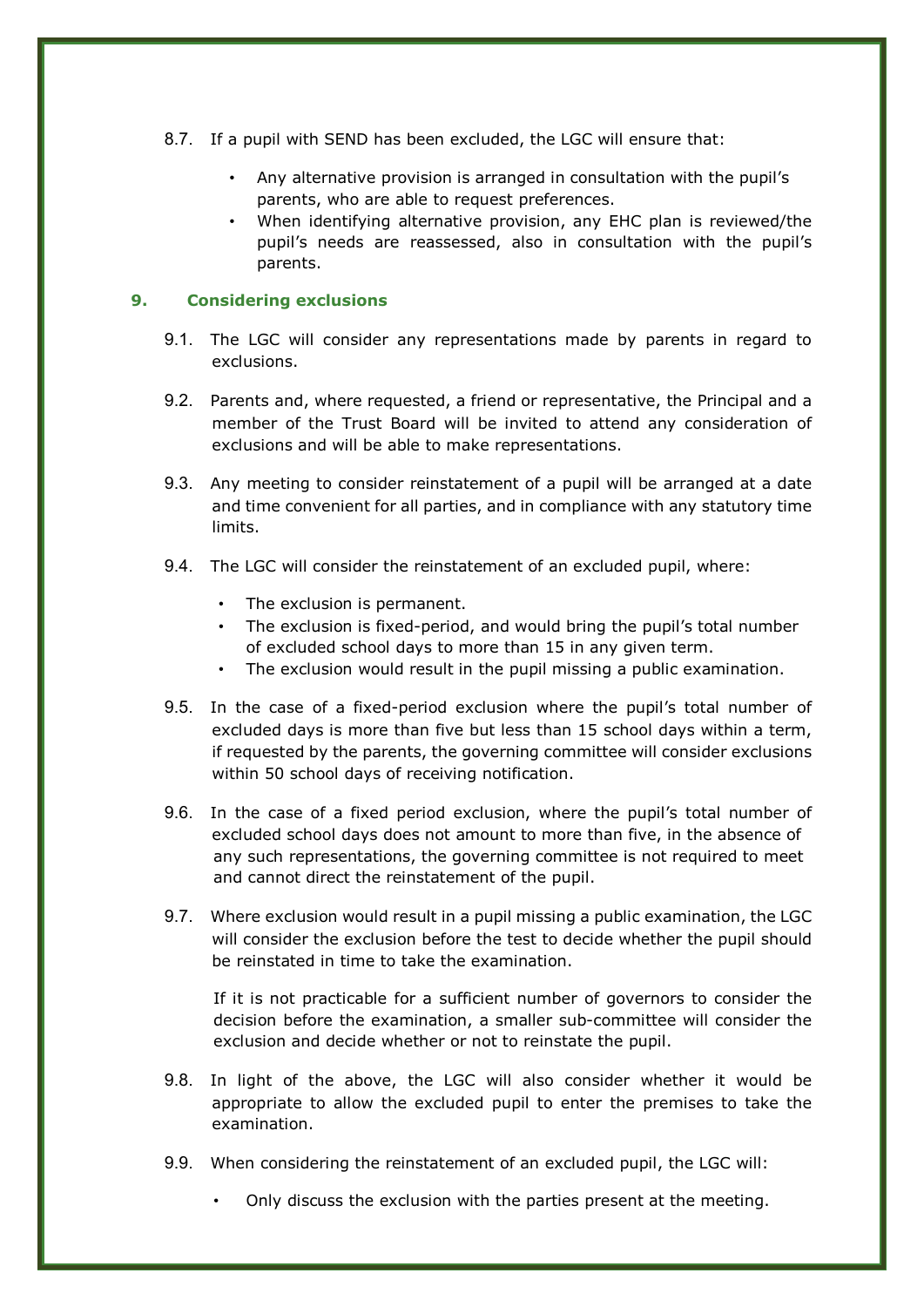- Ask for any written evidence prior to the meeting.
- Circulate any written evidence and information to all parties, at least five school days in advance of the meeting.
- Allow pupils and parents to be accompanied by a person of their choice at the meeting.
- Consider what reasonable adjustments need to be made to support the attendance and contribution of parties at the meeting.
- Identify the steps needed to enable and encourage the excluded pupil to attend the meeting and speak on their behalf, or how they may contribute personal views by other means if attendance is not possible.
- Consider the interests and circumstances of the excluded pupil, including the grounds for exclusion.

# **10. Reaching a decision**

- 10.1. After considering exclusions, the LGC will either:
	- Decline to reinstate the pupil.
	- Direct the reinstatement of the pupil immediately, or on a specified date.
- 10.2. If reinstatement would make no practical difference, e.g. if the pupil has already returned to school following a fixed-period exclusion or the parents make clear they do not want their child reinstated, the governing committee will still consider whether the pupil should be officially reinstated, and whether the Principal's decision to exclude the pupil was fair, lawful and proportionate, based on the evidence presented.
- 10.3. The LGC will apply the civil standard of proof when responding to the facts relating to an exclusion, it is more likely than not that the facts are true.
- 10.4. To reach a decision, the LGC will:
	- Identify the steps they intend to take to ensure that all parties involved will have the opportunity to participate and present their views.
	- Ensure that minutes are taken of the meeting as a record of the evidence that was considered.
	- Ask all parties to withdraw from the meeting before concluding their decision.
	- Consider whether the exclusion of the pupil was lawful, proportionate and fair, taking into account the Principal's legal duties and any evidence that was presented to the governing committee in relation to the decision to exclude.
	- Record the outcome of the decision on the pupil's educational records, along with copies, which will be kept for at least six months.
	- Make a note of their findings, where they have considered an exclusion but cannot reinstate the pupil.

#### **11. Notification of considered exclusions**

11.1. The LGC will notify the parents of the excluded pupil, the Principal, the Trust CEO and Board and the LA of their decision following the consideration of an exclusion, in writing and without delay.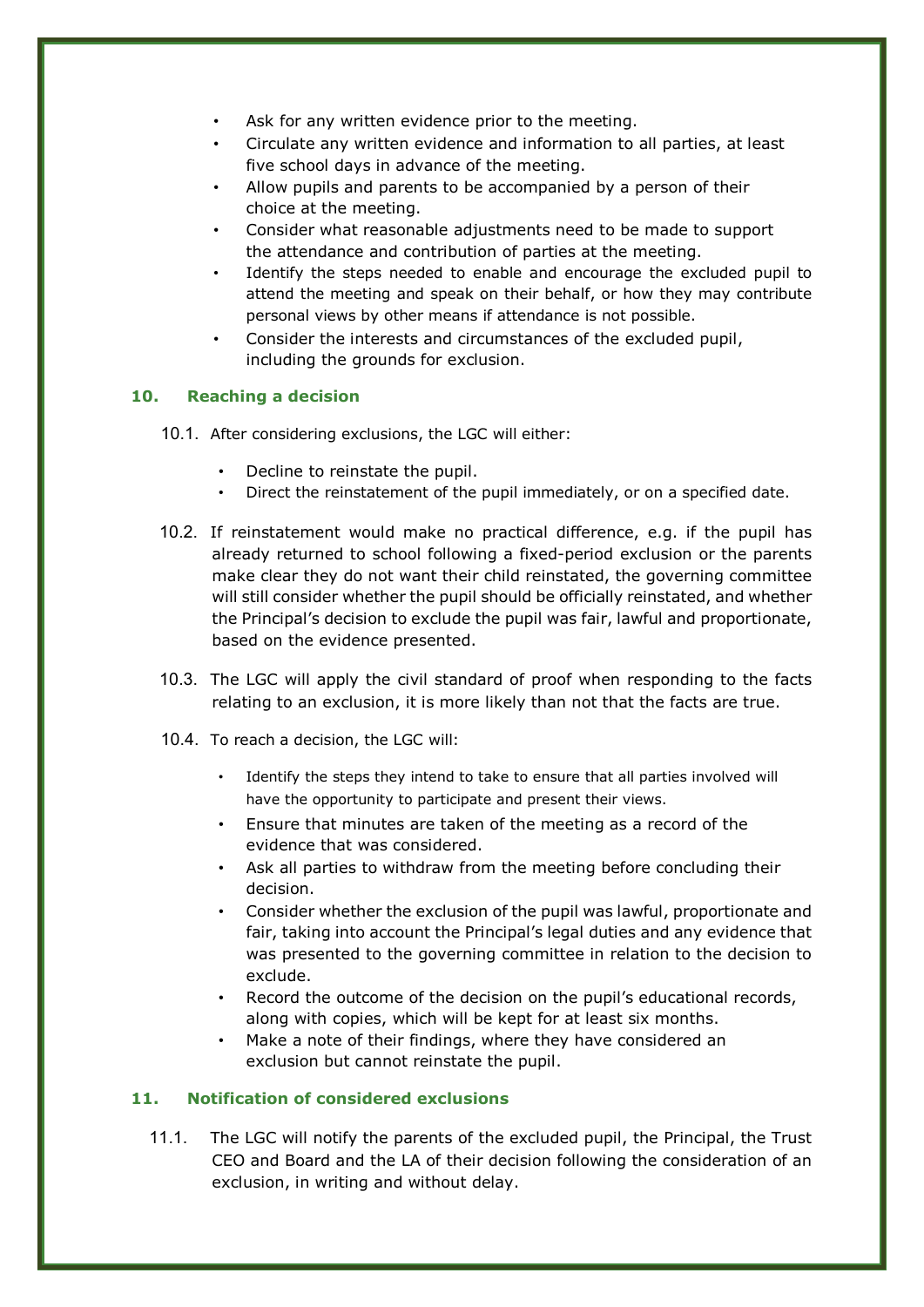- 11.2. In the case of a permanent exclusion, where the governing committee decides not to reinstate the pupil, they will notify the parents:
	- That it is permanent, and their right for it to be reviewed by an independent review panel.
	- Of the date by which an application for review must be made.
	- Of the name and address of whom the review application should be submitted to.
	- That any application should set out the grounds on which it is being made and that, where appropriate, this should include reference to how a pupil's SEND is considered relevant to the exclusion.
	- That, regardless of whether a pupil has been identified as having SEND, the parents have a right to require the governing committee to ensure a SEND expert attends the review.
	- Of the role of the SEND expert that will attend the review, and that the parents will not be charged for this.
	- That they are required to make it clear if they wish for a SEND expert to attend the review.
	- That they may appoint someone at their own expense to make representations to the panel.
- 11.3. The LGC will also notify parents that, if they believe an exclusion has been issued as a result of discrimination, then they are required to make a claim under the Equality Act 2010 to the First-tier Tribunal (SEND), and that this should be within six months of when the discrimination allegedly took place.
- 11.4. After any conclusion, the LGC will notify the parents, and all other parties involved, of the decision that was made and the reasoning for this, in sufficient detail.

#### **12. Removing permanently excluded pupils from the school register**

- 12.1. The Principal will remove pupils from the school register if:
	- 15 school days have passed since the parents were notified of the governing committee's decision not to reinstate the pupil and no application for an independent panel review has been received.
	- The parents have stated in writing that they will not be applying for an independent panel review following a permanent exclusion.
- 12.2. If an application for an independent panel review has been made within 15 school days, the Principal will wait until the review has been determined, or abandoned, and until the governing committee has completed any reconsideration that the panel recommended or directed it to carry out, before removing the pupil from the school register.
- 12.3. If a pupil's name is to be removed from the register, the Principal will make a return to the LA, which will include:
	- All the particulars which were entered in the register.
	- The address of any parent with whom the pupil normally resides.
	- The grounds upon which the pupil's name is to be removed from the register.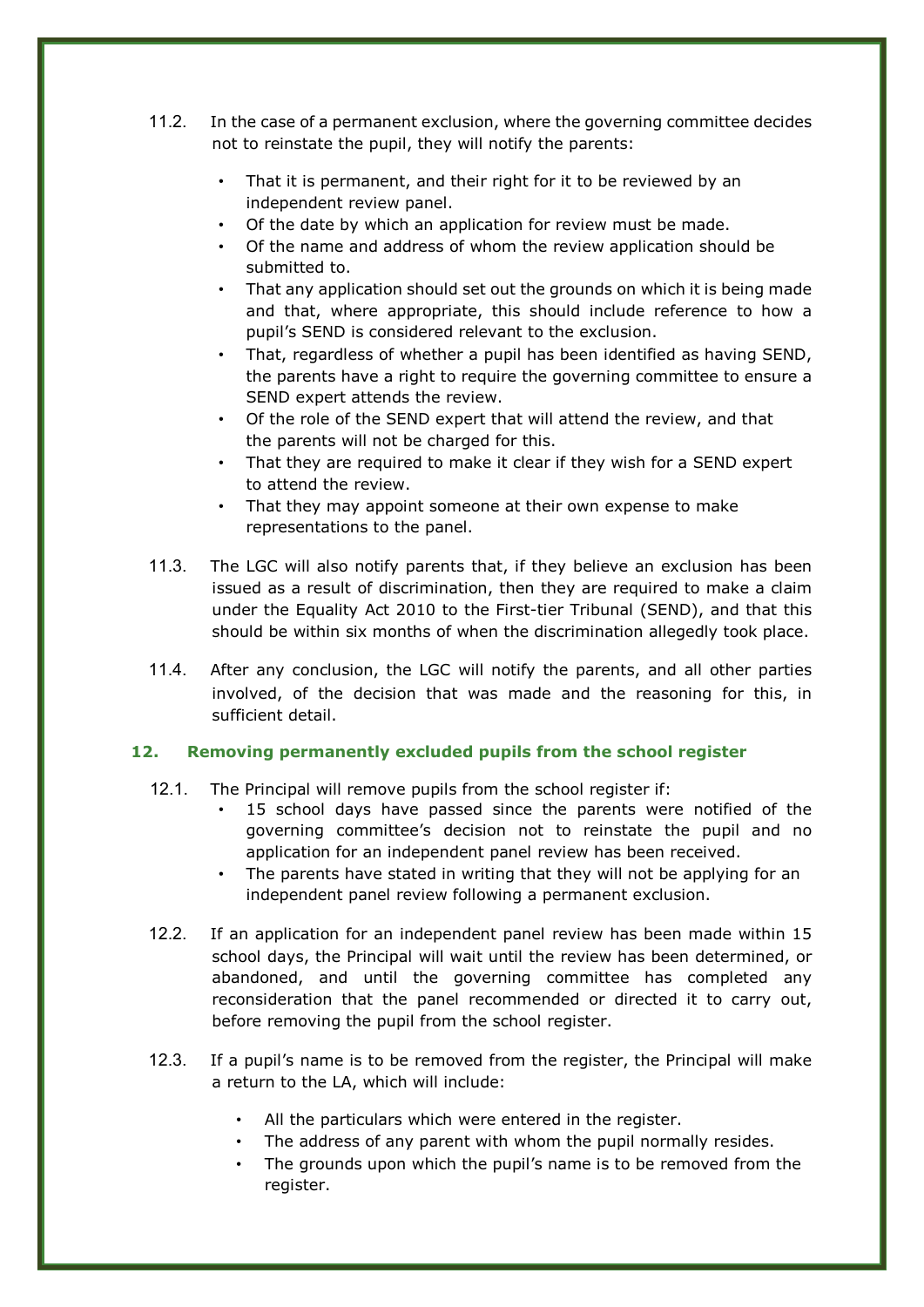- 12.4. Any return to the LA will be made as soon as the grounds for removal are met and no later than the date in which the pupil's name was removed.
- 12.5. If a pupil's name has been removed from the register and a discrimination claim is made, the pupil may be reinstated following a decision made by the First-tier Tribunal (SEND) or County Court.
- 12.6. Whilst a pupil's name remains on the admissions register, the appropriate code will be used to mark the pupil's attendance:
	- Code B: Education off-site
	- Code D: Dual registration
	- Code E: Absent and not attending alternative provision

## **13. Independent review panel**

- 13.1. The LGC's decision not to reinstate a permanently excluded pupil will be independently reviewed, if the parents submit their application for this within the required time frame.
- 13.2. An independent review panel of three or five members will be convened, representing the following categories:
	- A lay member to chair the panel. This individual will not have worked in any school in a paid capacity.
	- A current or former school governor who has served for at least 12 consecutive months in the last five years.
	- A Principal or individual who has been a Principal within the last five years.
- 13.3. Parents are required to submit their applications within:
	- 15 school days of the governing board's notification of their decision.
	- 15 school days of the final determination of a discriminatory claim made under the Equality Act 2010.
- 13.4. Any application made outside of this timeframe will not be reviewed.
- 13.5. Parents are able to request an independent panel review even if they did not make a case to, or attend, the governing committee's initial consideration of the exclusion.
- 13.6. All statutory guidelines will be adhered to when conducting an independent panel review, as outlined in the DfE's statutory guidance document 'Exclusion from maintained schools, academies and pupil referral units in England' 2017.

#### **14. Appointing a SEND expert**

14.1. If requested by parents in their application for an independent review panel, the Trust Board will appoint a SEND expert to attend the panel and cover the associated costs of this appointment.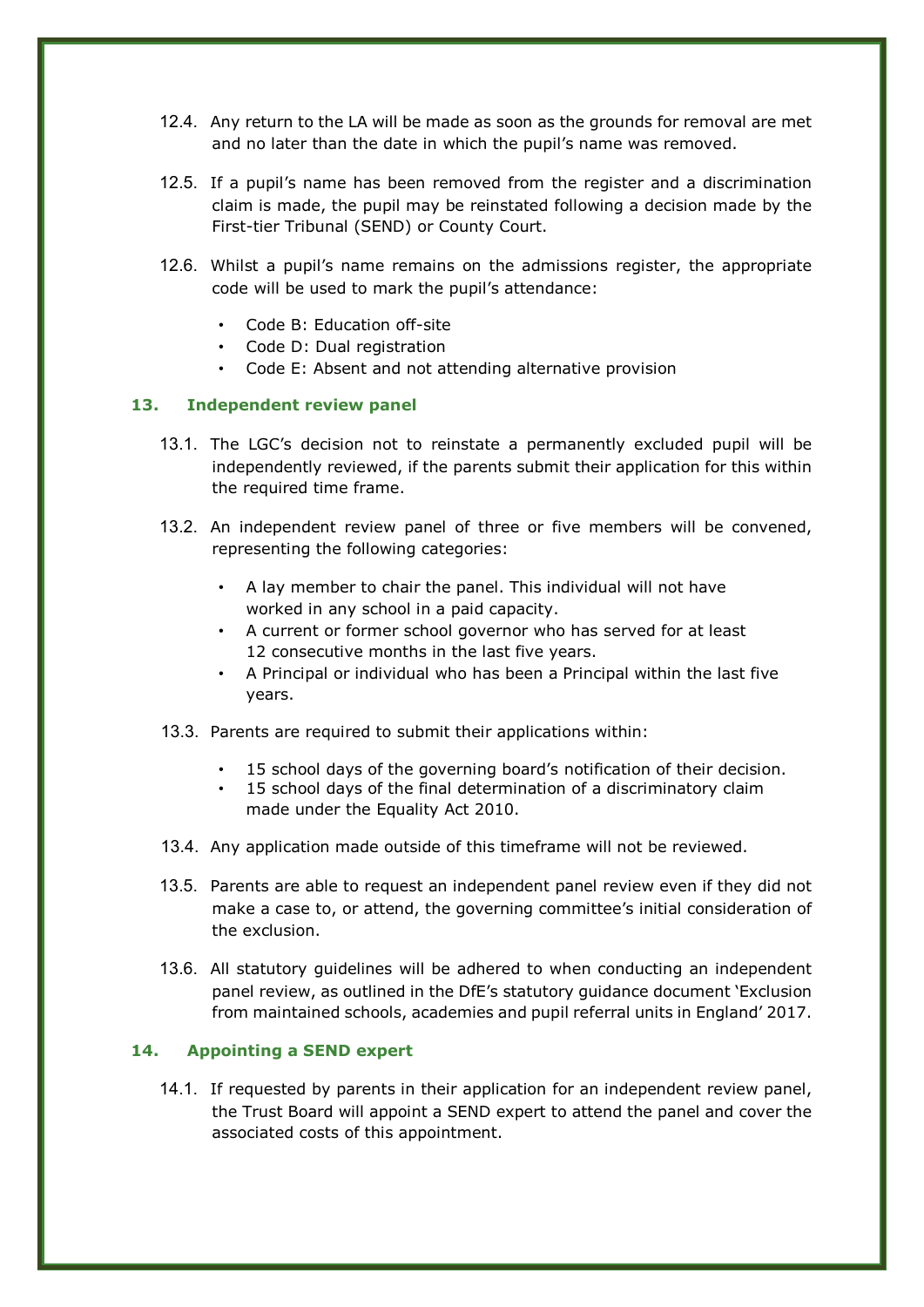- 14.2. The Board will make arrangements to indemnify the SEND expert against any legal costs and expenses reasonably incurred as a result of any decisions or actions connected to the review and which are taken in good faith.
- 14.3. Parents have a right to request the attendance of a SEND expert at a review, regardless of whether the school recognises that their child has SEND.
- 14.4. The SEND expert's role is set out in section 15 of this policy.
- 14.5. Individuals will not serve as a SEND expert if they have, or at any time have had, any connection with the LA, Board, school, parents or pupil, or the incident leading to the exclusion, which might reasonably be taken to raise doubts about their ability to act impartially; however, an individual is not taken to have such a connection solely because they are an employee of the Board or LA.
- 14.6. The SEND expert will be a professional with first-hand experience of the assessment and support of SEND, as well as an understanding of the legal requirements on schools in relation to SEND. Examples of suitable individuals might include educational psychologists; specialist SEND teachers; SENCOs; and behaviour support teachers.
- 14.7. Whilst individuals are not automatically taken to be partial simply because they are an employee of, or contracted by, the Board or LA, they will not have had any previous involvement in the assessment or support of SEND for the excluded pupil, or siblings of the excluded pupil. The Board will request that prospective SEND experts declare any conflict of interest at the earliest opportunity.
- 14.8. The final decision on the appointment of a SEND expert is for the Trust Board to make, but it will take reasonable steps to ensure that parents have confidence in the impartiality and capability of the SEND expert. Where possible, this will include offering parents a choice of SEND expert. In order to meet its duties within the statutory time frame, the Board, through its CEO, will consider maintaining a list of individuals capable of performing the role of SEND expert in advance of a request.
- 14.9. The Board will determine the amount of any payment in relation to the appointment of the SEND expert, such as financial loss, travel and subsistence allowances.

#### **15. The role of a SEND expert**

- 15.1. The SEND expert's role is analogous to an expert witness, providing (orally and/or written) impartial advice to the panel on how SEND might be relevant to the exclusion. The SEND expert will base their advice on the evidence provided to the panel. The SEND expert's role does not include making an assessment of the pupil's SEND.
- 15.2. The focus of the SEND expert's advice will be on whether the school's policies which relate to SEND, or the application of these policies in relation to the excluded pupil, were legal, reasonable and procedurally fair. If the SEND expert believes that this was not the case, they will, where possible, advise the panel on the possible contribution this could have made to the circumstances of the pupil's exclusion.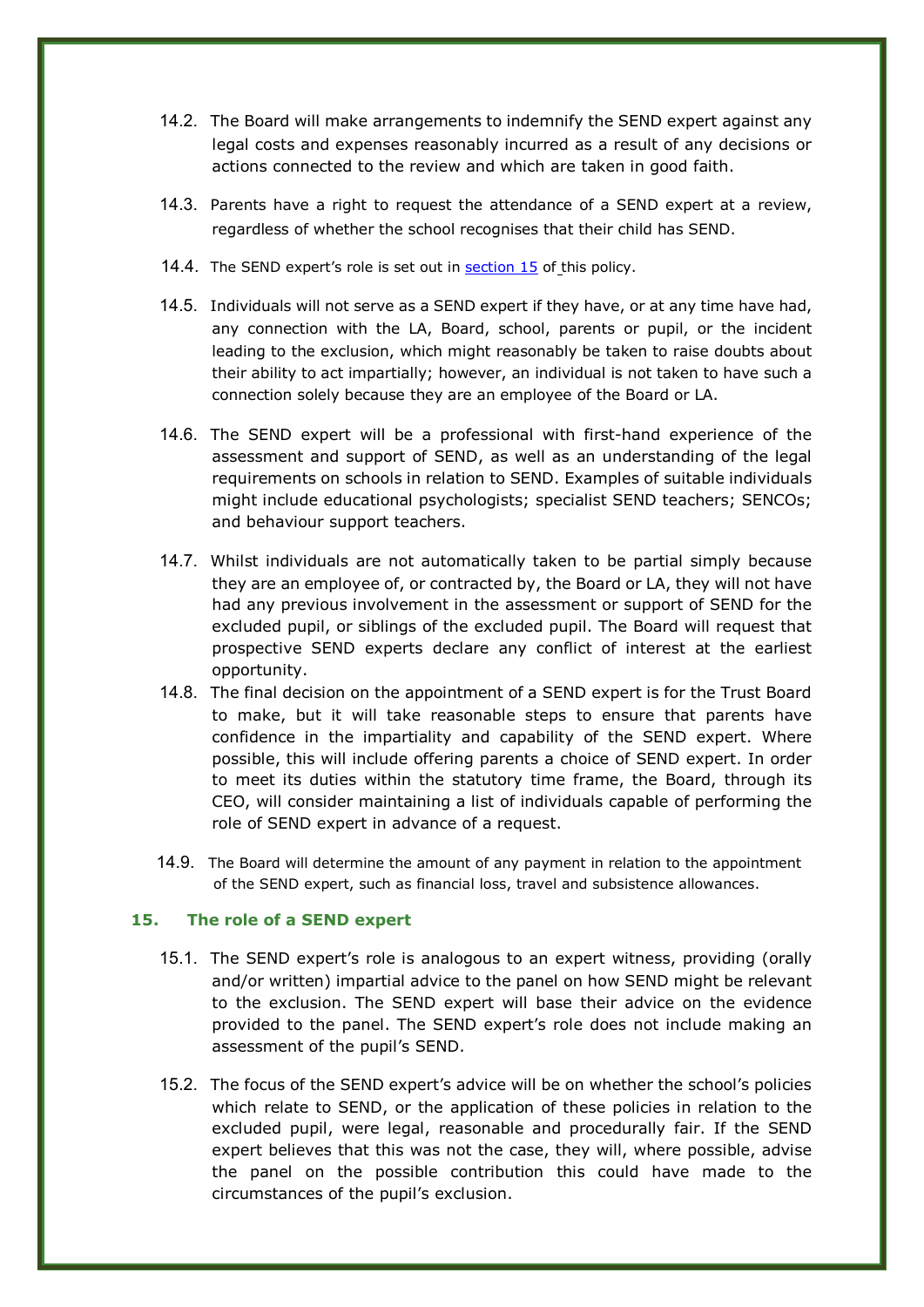- 15.3. Where the school does not recognise that a pupil has SEND, the SEND expert will advise the panel on whether they believe the school acted in a legal, reasonable and procedurally fair way with respect to the identification of any SEND that the pupil may potentially have, and any contribution that this could have made to the circumstances of the pupil's exclusion.
- 15.4. The SEND expert will not criticise a school's policies or actions simply because they believe a different approach should have been followed or because another school might have taken a different approach.

## **16. Appointing a clerk**

- 16.1. The Trust Board will decide whether to appoint a clerk to the independent review panel, or to make alternative arrangements to administer the panel.
- 16.2. The Trust Board will ensure that the clerk did not serve as clerk to the governing committee when the decision was made not to reinstate the pupil.

## **17. The role of a clerk**

- 17.1. The clerk's role is to provide advice to the panel and parties to the review on procedure, law and statutory guidance on exclusions.
- 17.2. The clerk will:
	- Identify, in advance of the meeting, whether the excluded pupil wishes to attend the panel hearing, taking reasonable steps to enable the pupil to feedback their views, irrespective of their attendance.
	- Identify, in advance of the meeting, whether any alleged victims of the incident(s) leading up to the exclusion wish to attend the panel hearing, taking reasonable steps to enable them to feedback their views, irrespective of their attendance.
	- Ensure that the panel is able to hear from any witnesses to the incident(s) leading to the exclusion, taking into account the fact that some of these people may be pupils at the school (Pupils under 18 years-old will not be allowed to appear in person without parental consent).
	- Inform the parents, Principal, LGC and Trust Board that they are entitled to: make oral and written representations to the panel; attend the hearing; and be represented.
	- Ensure that all parties are:
		- Provided with copies of relevant papers at least five school days before the review, notifying the panel if any requested documents have not been provided in case the panel wishes to adjourn until a later date.
		- − Informed about who is attending the meeting, and what their roles are.
	- Attend the review and ensure that minutes are produced in accordance with instructions from the independent review panel.
- 17.3. Where a clerk is not appointed, the Trust Board, through its CEO, will undertake the functions outlined in paragraphs 16.1 and 16.2 of this policy.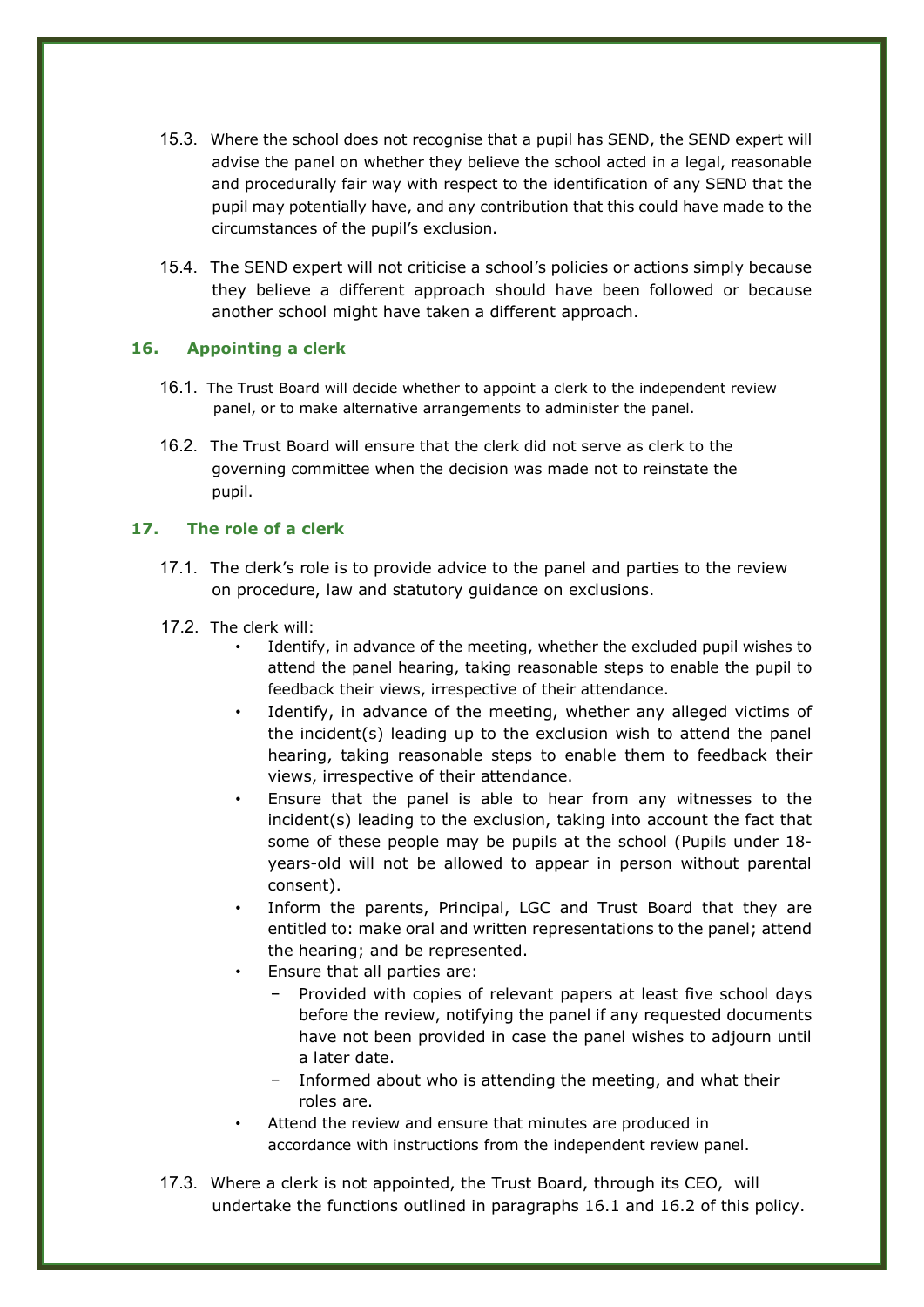# **18. The duties of independent review panel members in the conduct of a review panel**

- 18.1. The role of the panel is to review the LGC's decision not to reinstate a permanently excluded pupil. In reviewing the decision, the panel will consider the interests and circumstances of the excluded pupil, including the circumstances in which the pupil was excluded, and have regard to the interests of other pupils and people working at the school.
- 18.2. The panel will apply the civil standard of proof, rather than the criminal standard of 'beyond reasonable doubt'.
- 18.3. Following the review, the panel will do one of the following:
	- Uphold the decision.
	- Recommend that the governing board reconsiders reinstatement.
	- Quash the decision and direct that the governing board reconsiders reinstatement.
- 18.4. The panel's decision does not have to be unanimous and can be decided by a majority vote. It is binding on the pupil, parents, the governing committee, Principal and the Academy Trust.

## **19. Reconsidering reinstatement following a review**

- 19.1. Where the independent review panel instructs the governing board to reconsider their decision not to reinstate a pupil, they will do so within 10 school days of being given notice of the review panel's decision.
- 19.2. The school is aware that if, following an instruction to reconsider, the governing committee does not offer to reinstate the pupil, then the school will be required to make a payment of  $E4,000$  directly to the LA area in which the school is located.
- 19.3. Where the independent review panel recommends that the governing committee should reconsider their decision not to reinstate a pupil, they will do so within 10 school days of being given notice of the review panel's decision.
- 19.4. The school is aware that if, following a recommendation to reconsider, the governing committee does not offer to reinstate the pupil, it will not be subject to a financial adjustment.
- 19.5. If, following reconsideration, the LGC offers to reinstate the pupil but the parents decline, no adjustment will be made to the school's budget.
- 19.6. Following reconsideration, the LGC will notify the parents, the Principal, the Trust Board the LA of their reconsidered decision and the reasons for this.

#### **20. Criminal investigations**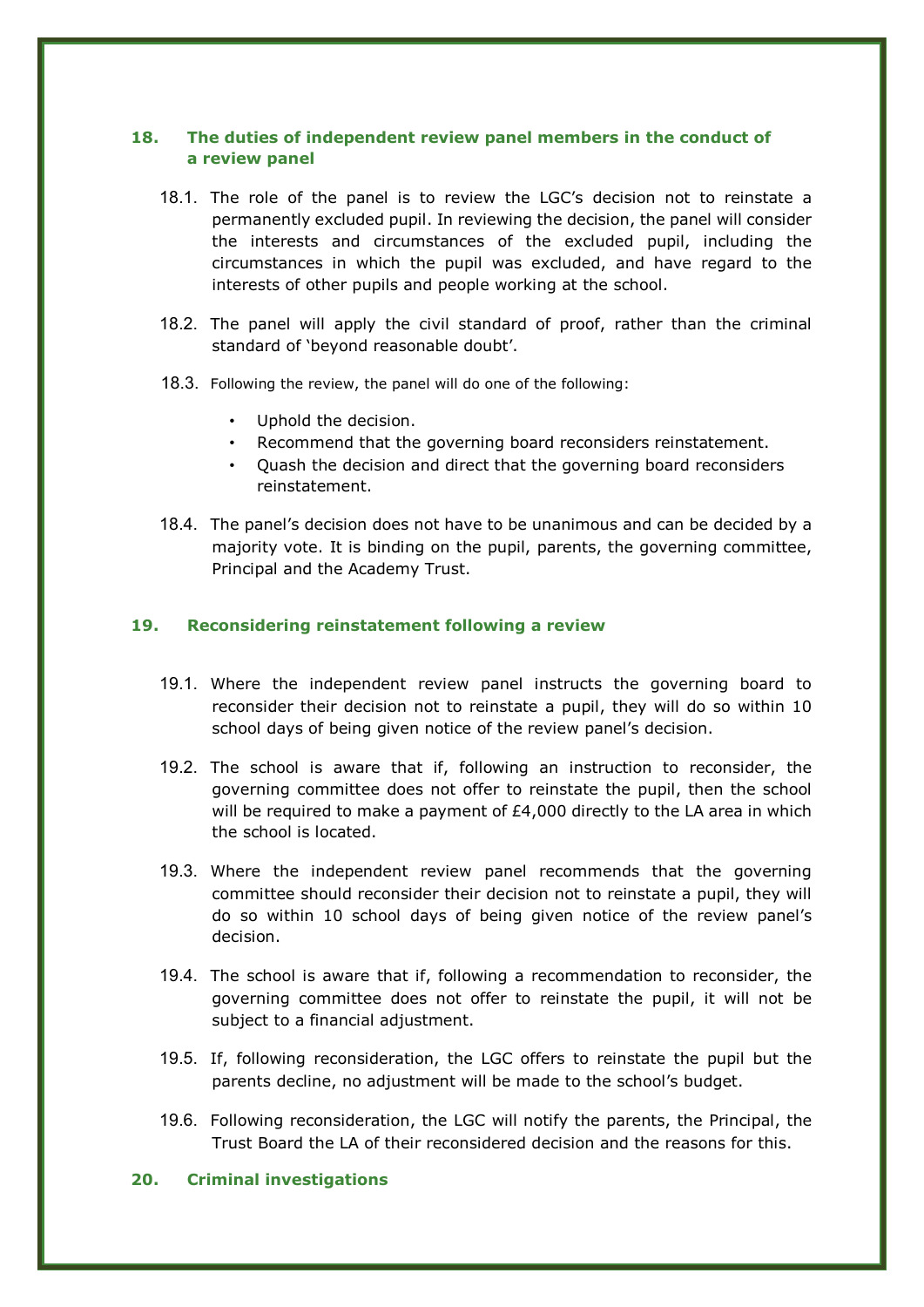- 20.1. The Principal will not postpone taking a decision to exclude a pupil due to a police investigation being underway, or any criminal proceedings that are in place.
- 20.2. The Principal will give particular consideration when deciding to exclude a pupil where evidence is limited by a police investigation, to ensure that any decision made is fair and reasonable.
- 20.3. If the LGC is required to consider the Principal's decision in these circumstances, they will not postpone the meeting and will make a decision based on the evidence available.

# **21. Training requirements**

- 21.1. The Trust Board will ensure that all independent review panel members and clerks have received training within the two years prior to the date of the review.
- 21.2. Training will cover:
	- The requirements of the legislation, regulations and statutory guidance governing exclusions.
	- The need for the panel to observe procedural fairness and the rules of natural justice.
	- The role of the chair of a review panel.
	- $\cdot$  The role of the clerk to a review panel.
	- The duties of Principals, governing committees and the panel under the Equality Act 2010.
	- The effect of section 6 of the Human Rights Act 1998 and the need to act in a manner compatible with human rights protected by that Act.
- 21.3. Clerks will also have an up-to-date understanding on developments in case law which are relevant to exclusion.

# **22. Monitoring and review**

- 22.1. This policy will be reviewed annually by the CEO in conjunction with the Trust Board. The next scheduled review date for this policy is **March 2022.**
- 22.2. All members of staff are required to familiarise themselves with this policy as part of their induction programme.

#### *G.J.White* Signed

Vice-Chair, the Samara Trust

11 November 2020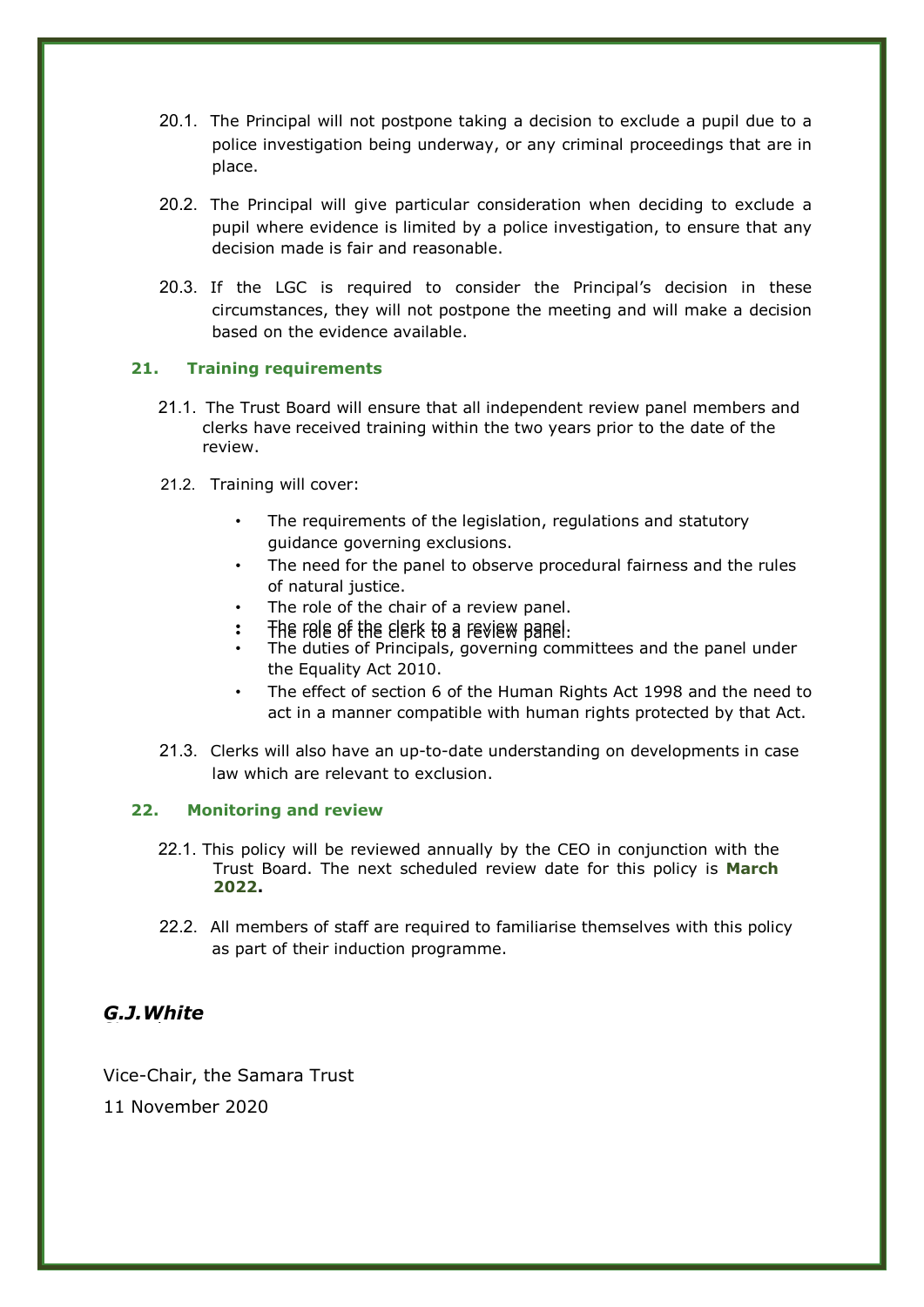#### **Addendum**

#### **Changes to the exclusion process during the coronavirus (COVID-19) pandemic**

**The government has introduced [new regulations t](http://www.legislation.gov.uk/uksi/2020/543/contents/made)hat change some of the procedures that must be followed in relation to an exclusion, to give greater flexibility to schools, parents and LAs during the coronavirus (COVID-19) outbreak. They apply to all maintained schools, academies (including alternative provision academies, but excluding 16-19 academies) and pupil referral units (PRUs).**

**Please note that 'governing board' is used in this addendum to include the governing board of a maintained school and the management committee of a PRU or academy trust.**

Some temporary changes have been made to the school exclusion process due to the coronavirus (COVID-19) pandemic. The arrangements and procedures that must follow a decision to exclude on disciplinary grounds, as set out in our wider Exclusion Policy above, remain unchanged unless noted within this addendum. This addendum sets out what these changes are and what this means for our exclusion procedures in practice.

#### **1. Legal framework**

- 1.1. This addendum has due regard to the related legislation and statutory guidance including, but not limited to, the following:
	- The School Discipline (England) (Coronavirus) (Pupil Exclusions and Reviews) (Amendment) Regulations 2020
	- DfE (2020) 'Changes to the school exclusion process during the coronavirus (COVID-19) outbreak'

#### **2. Application of arrangements**

- 2.1. The arrangements within this addendum are applicable to all exclusions between 1 June 2020 and 24 September 2020 (inclusive).
- 2.2. The arrangements also apply to:
	- Permanent and fixed-term exclusions occurring before 1 June which have not yet been considered by the governing board.
	- Permanent exclusions occurring before 1 June which have been considered by the governing board, if they have chosen to not reinstate the pupil and the time limit to apply for a review of this decision has not passed.
	- Permanent exclusions occurring before 1 June where a parent (or pupil aged 18) has requested a review of the governing board's decision, but this has not yet happened.
- 2.3. Any exclusions covered by the arrangements in this addendum will continue to be subject to them after 24 September 2020, until the procedures for scrutiny of the exclusion have been exhausted.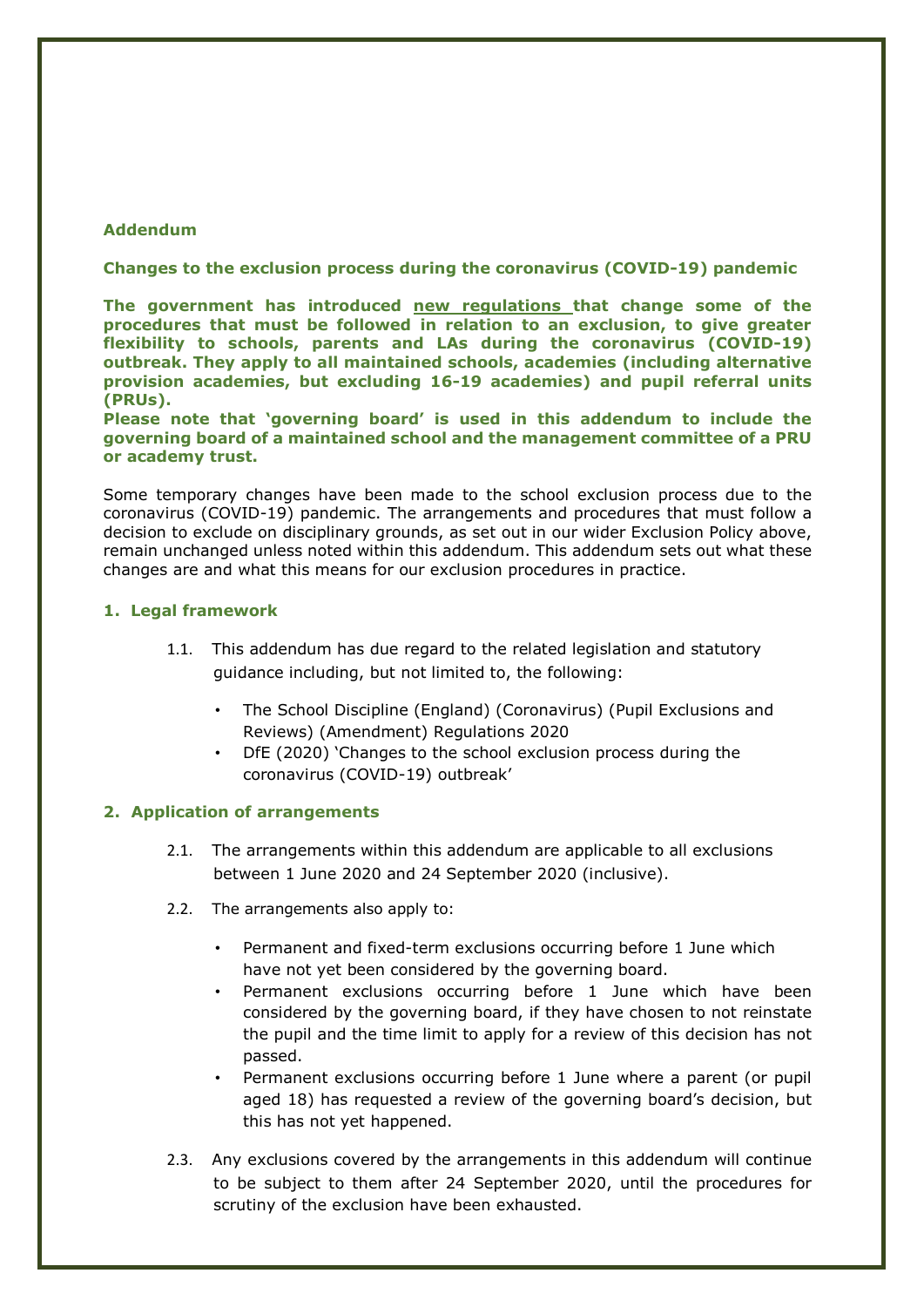2.4. For the purpose of this addendum, an exclusion will be taken as having 'occurred' on the first day of the exclusion, not the date when the decision to exclude was made or communicated.

# **3. Deciding whether a meeting should be held remotely**

- 3.1. When the trust board or an independent review panel (IRP) must meet to consider an exclusion, they will do so via telephone or video call (remote access), so long as the following conditions are met:
	- It is not reasonably practicable for the meeting to take place in person, within the usual timescales, due to coronavirus.
	- The trust board (or arranging authority if the meeting is an IRP) is satisfied that:
		- All the participants agree to the use of remote access.
		- All the participants have access to the technology that will allow them to hear and speak throughout the meeting, and to see and be seen if a video call is used.
		- All the participants will be able to put across their point of view or fulfil their function.
		- The meeting can be held fairly and transparently via remote access.
- 3.2. The trust board (or arranging authority if the meeting is an IRP) will be responsible for ensuring these conditions are met before a meeting takes place.
- 3.3. When determining whether it would be reasonably practicable to meet in person, the governing board or arranging authority will assess:
	- The facts of the case.
	- The circumstances in which a meeting could be expected to take place.
	- The needs of the intended participants.
	- The latest public health quidance.

#### **4. Arranging a remote access meeting**

- 4.1. The trust board or arranging authority will explain the technology they propose to use to participants and will ensure that the participants (particularly pupils and their parents) know that they do not have to agree to a meeting being held via remote access.
- 4.2. Pupils and parents involved in meetings will be made aware that if they do not consent to a remote access meeting, the meeting is likely to be delayed.
- 4.3. Where a parent or pupil has consented to a remote access meeting, all other participants will make reasonable efforts to accommodate that preference unless there is a clear reason not to.
- 4.4. The normal requirements for who must be invited to a meeting (as set out in the wider policy) remain in place; however, those who have no intention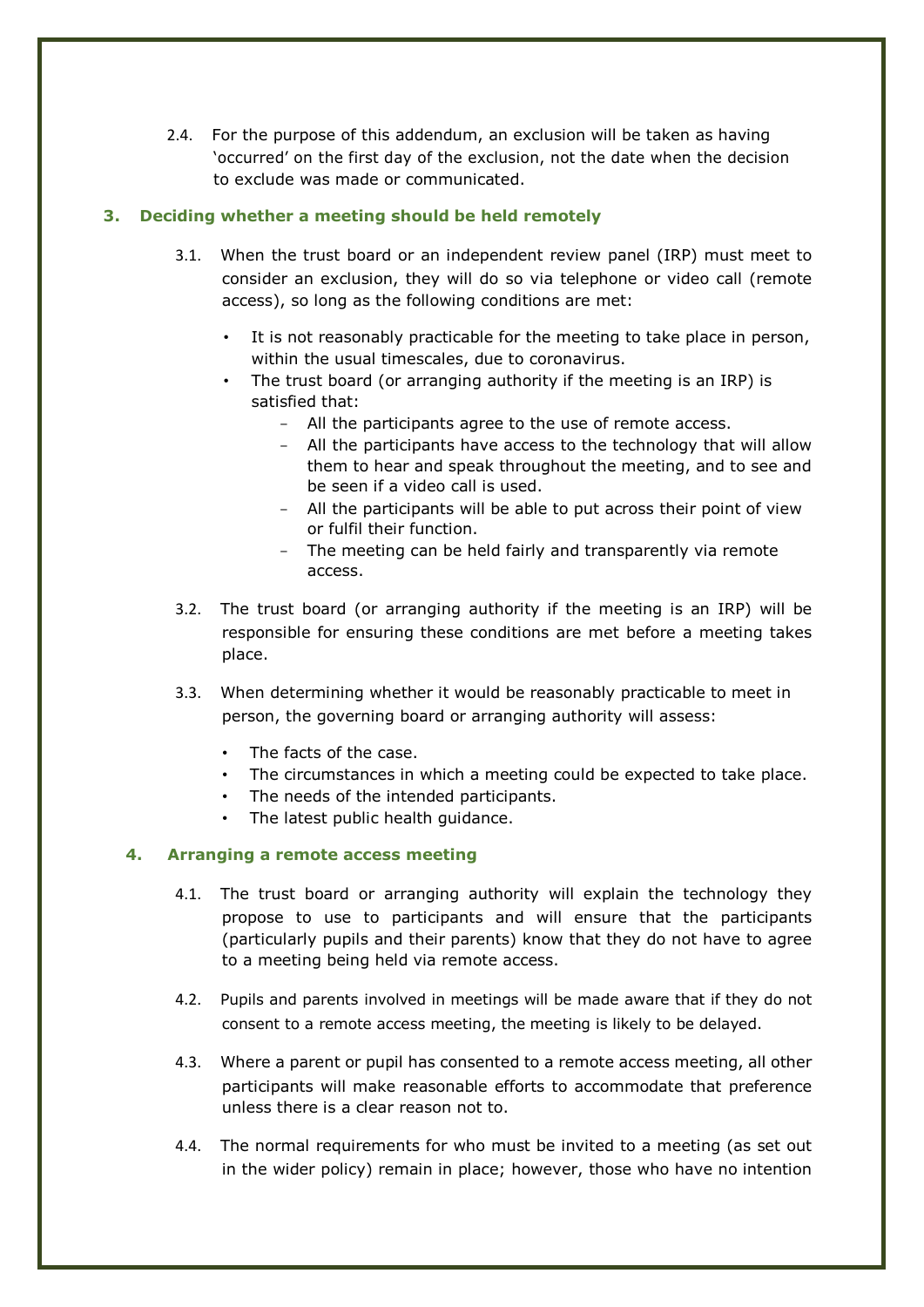of taking part in the meeting will not be treated as 'participants' for the purpose of the arrangements in this addendum

4.5. The trust board, arranging authorities and panel members will comply with equalities legislation and recognise that some participants may find it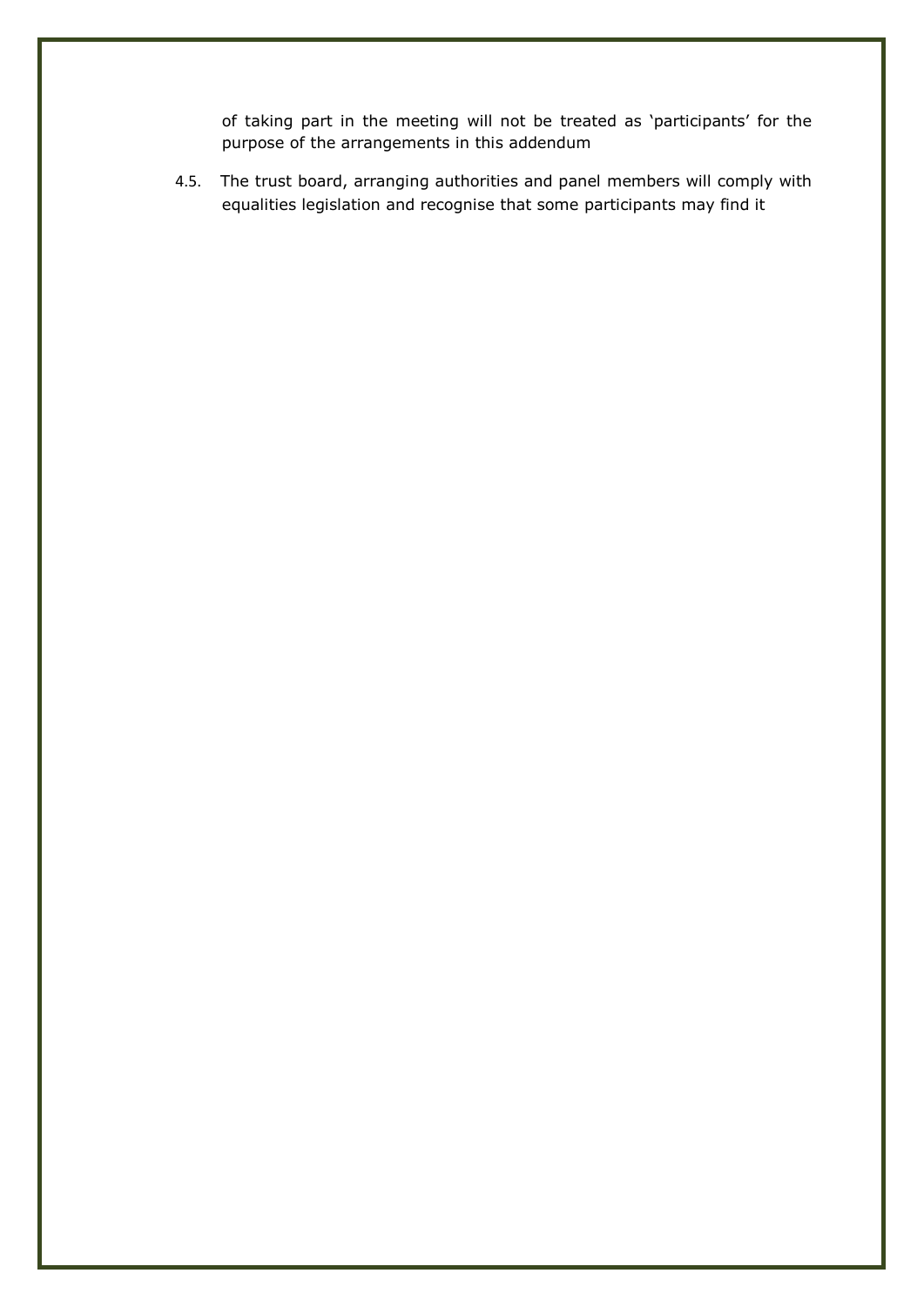difficult to participate in a remote access meeting, e.g. if they have SEND or EAL.

- 4.6. The chair of the meeting will check the participants understand the proceedings and can engage with them, to ensure the meeting is conducted fairly.
- 4.7. Once the meeting starts, if it cannot proceed fairly (e.g. if a participant cannot access it), the meeting will be adjourned.
- 4.8. The use of remote access will not alter any other procedural requirements that apply during the meeting.
- 4.9. Though written representations will be considered, solely paper-based meetings will not be permitted.
- 4.10. As long as the conditions for a remote access meeting are met, it will be possible for some participants to attend a meeting in person and for others to join via remote access.

#### **5. Timescales**

#### **Trust board meetings**

- 5.1. If it has not been reasonably practicable for the trust board to meet in person within the original time limit due to coronavirus, or to meet remotely because remote access conditions cannot be met, the time limit for the meeting will be extended, in line with section 6.
- 5.2. The time limit will not be extended if it has already passed before 1 June 2020.
- 5.3. The trust board will arrange for overdue meetings to take place via remote access, if the conditions can be met, or in person as soon as it is safe and practicable to do so.
- 5.4. If a time limit for a meeting is extended, the governing board will reassess at regular intervals whether it is reasonably practicable to meet in person and will arrange to do so without delay if it is.

#### **Applications for independent reviews of exclusions**

- 5.5. Where the trust board declines to reinstate a pupil who has been permanently excluded, their parents (or the pupil if they are 18 or over) can apply for a review of this decision.
- 5.6. For exclusions covered under these arrangements (as set out in 2.1 and 2.2 of this addendum), the deadline for applications will be increased to 25 school days from the date on which notice in writing of the trust board's decision was given to parents (or the pupil if they are aged 18 or over).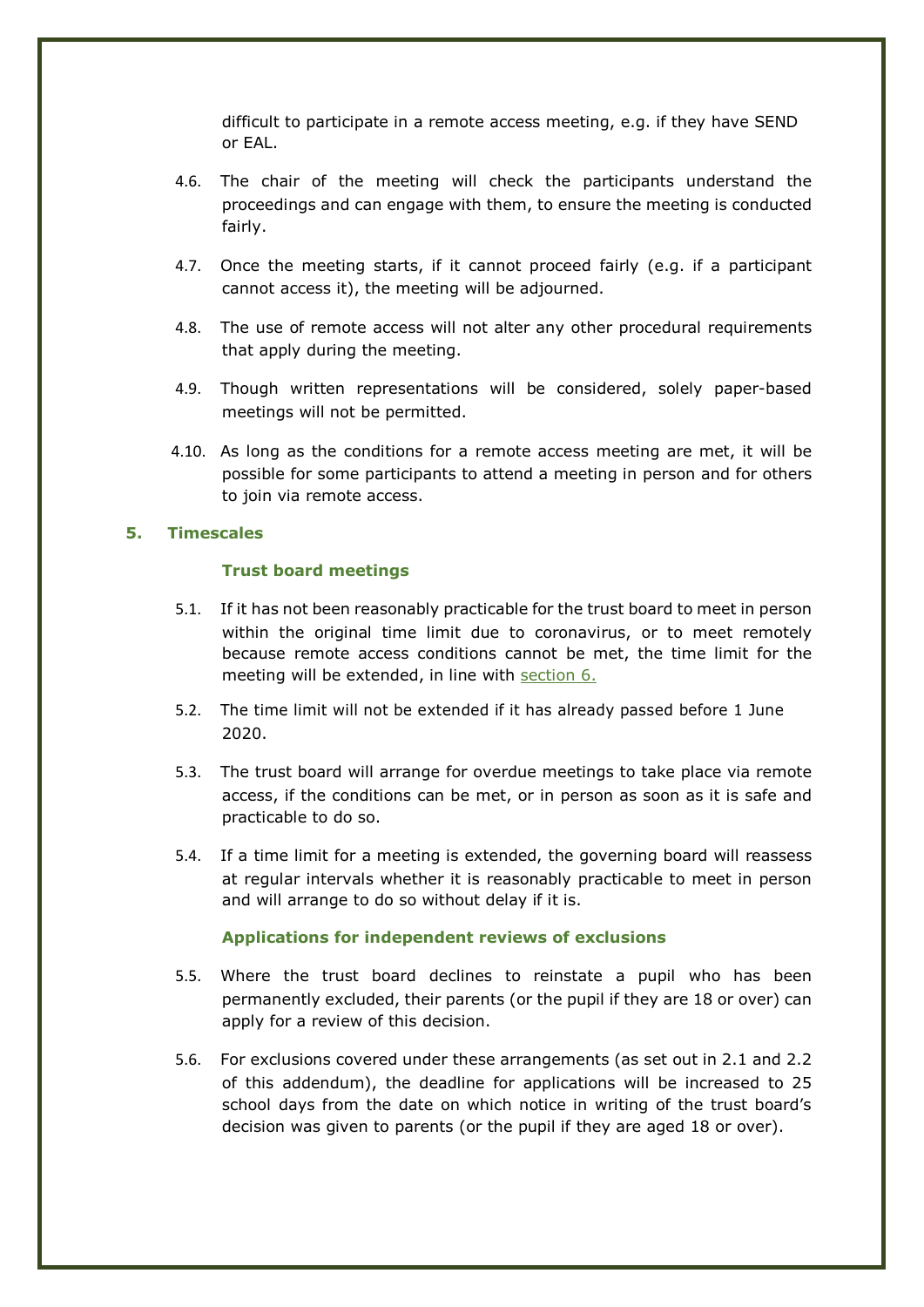5.7. The school will wait for the extended period of 25 school days to pass without an application having been made before deleting the name of the permanently excluded pupil from the admissions register.

# **Meetings of independent review panels to consider permanent exclusions**

- 5.8. If it has not been reasonably practicable for a review panel to meet in person within 15 school days due to coronavirus and it has not been possible to hold a remote meeting, the limit will be extended to 25 school days, or as long as reasonably necessary for a reason related to coronavirus.
- 5.9. The time limit for an IRP meeting will not be extended if it has already passed before 1 June 2020.
- 5.10. The arranging authority will arrange for overdue meetings to take place via remote access, if the conditions can be met, or in person as soon as it is safe and practicable to do so.

## **6. Meetings to consider permanent and fixed-term exclusions**

- 6.1. If a pupil is permanently excluded or received a fixed-term exclusion which results in them having been excluded for 16 or more days in a term, the trust board will try to meet to discuss reinstatement within 15 school days.
- 6.2. If it has not been reasonably practicable for the trust board to meet in person within 15 school days due to coronavirus, and it has not been possible to hold a remote meeting, the limit will be extended to 25 school days, or as long as reasonably necessary for a reason related to coronavirus.
- 6.3. If a pupil receives a fixed-term exclusion which results in them having been excluded for at least 6 school days in a term but not more than 15 school days in that term, and the parent (or pupil if they are 18 or over) chooses to make representations about the exclusion, the trust board will meet to discuss reinstatement within 50 school days.
- 6.4. If it has not been reasonably practicable for the trust board to meet in person within 50 school days due to coronavirus, and it has not been possible to hold a remote meeting, the limit will be extended to 60 days, or as long as reasonably necessary for a reason related to coronavirus.

#### **7. Monitoring and review**

- 7.1. The arrangements in this addendum will be reviewed when there are any changes to government guidance.
- 7.2. Any changes to the arrangements in this addendum will be communicated to all stakeholders.